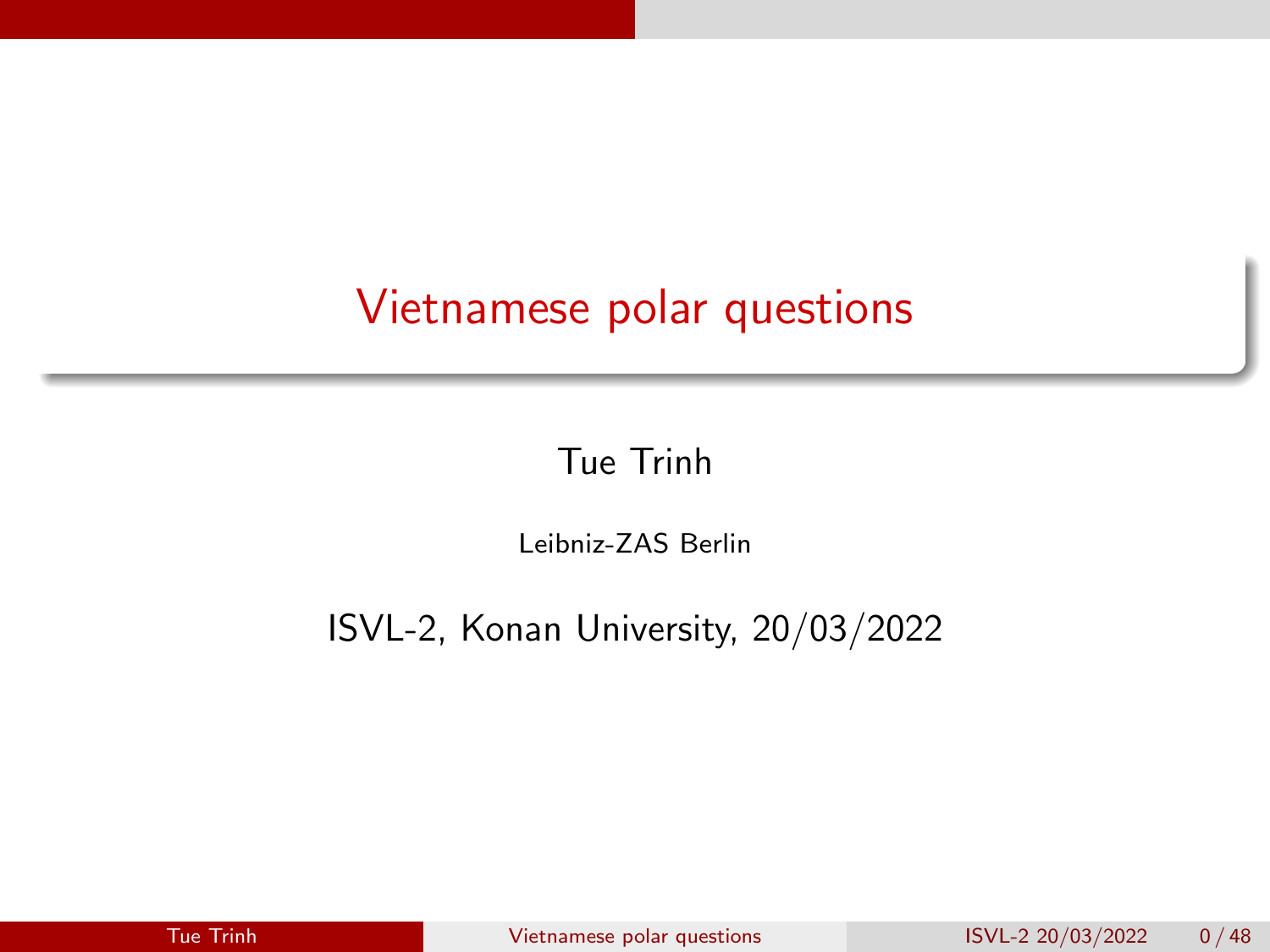#### [Roadmap](#page-1-0)

- <span id="page-1-0"></span>1 [Questions and answers](#page-2-0)
- 2 [An analysis of polar questions in Vietnamese](#page-7-0)
	- **[Predictions](#page-13-0)** 
		- [The auxiliary system](#page-14-0)
		- **•** [Quantifiers](#page-22-0)
			- **o** [EVERY](#page-23-0)
			- [SOME](#page-27-0)
			- [MANY](#page-30-0)
		- **•** [Distribution of ONLY](#page-33-0)
		- [Island sensitivity](#page-37-0)
		- **•** [Embeddability](#page-41-0)
	- [Previous works and future research](#page-46-0)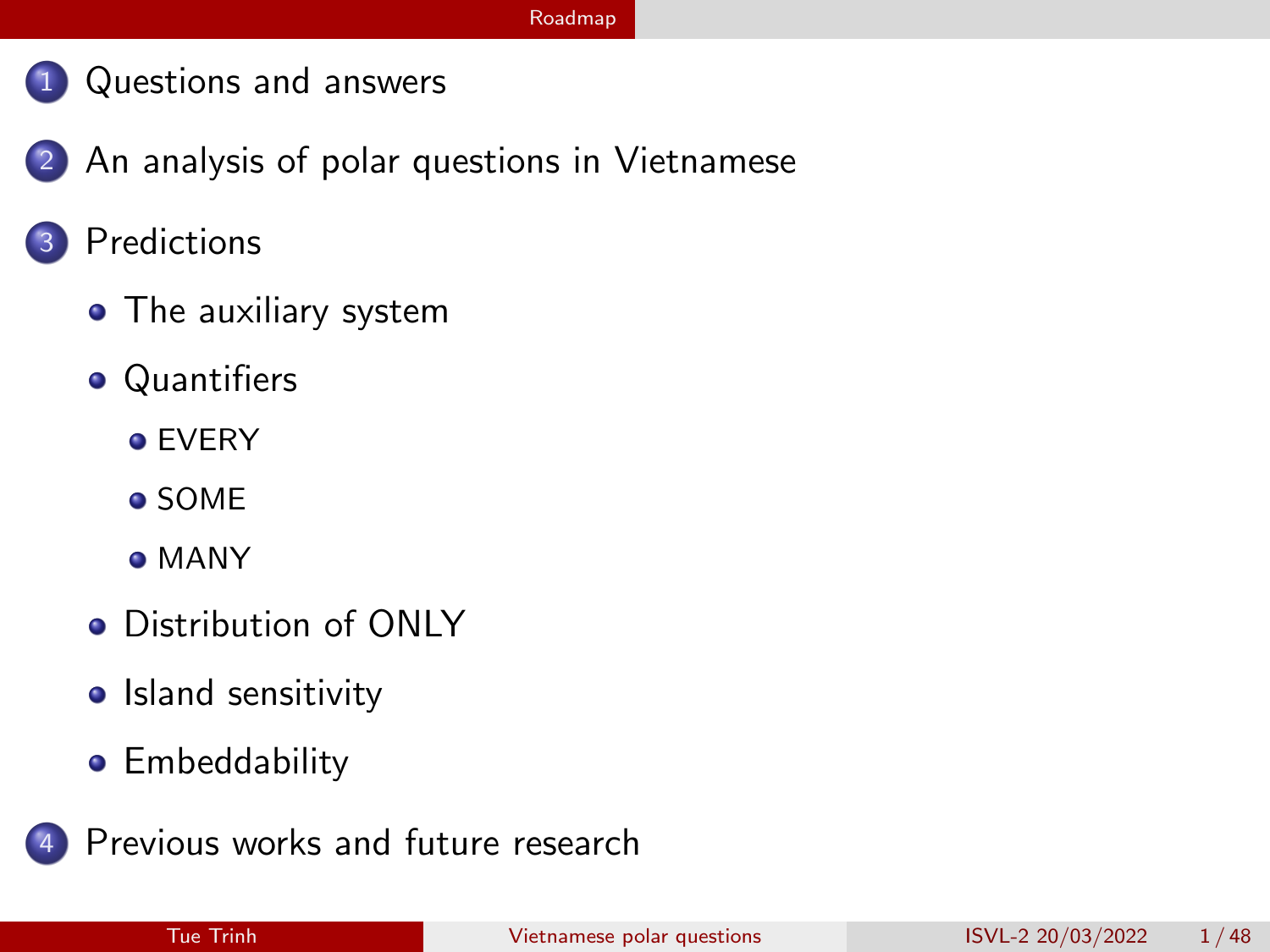- <span id="page-2-0"></span>[An analysis of polar questions in Vietnamese](#page-7-0)
- **[Predictions](#page-13-0)** 
	- [The auxiliary system](#page-14-0)
	- [Quantifiers](#page-22-0)
		- **[EVERY](#page-23-0)**
		- [SOME](#page-27-0)
		- [MANY](#page-30-0)
	- [Distribution of ONLY](#page-33-0)
	- **•** [Island sensitivity](#page-37-0)
	- **[Embeddability](#page-41-0)**
- [Previous works and future research](#page-46-0)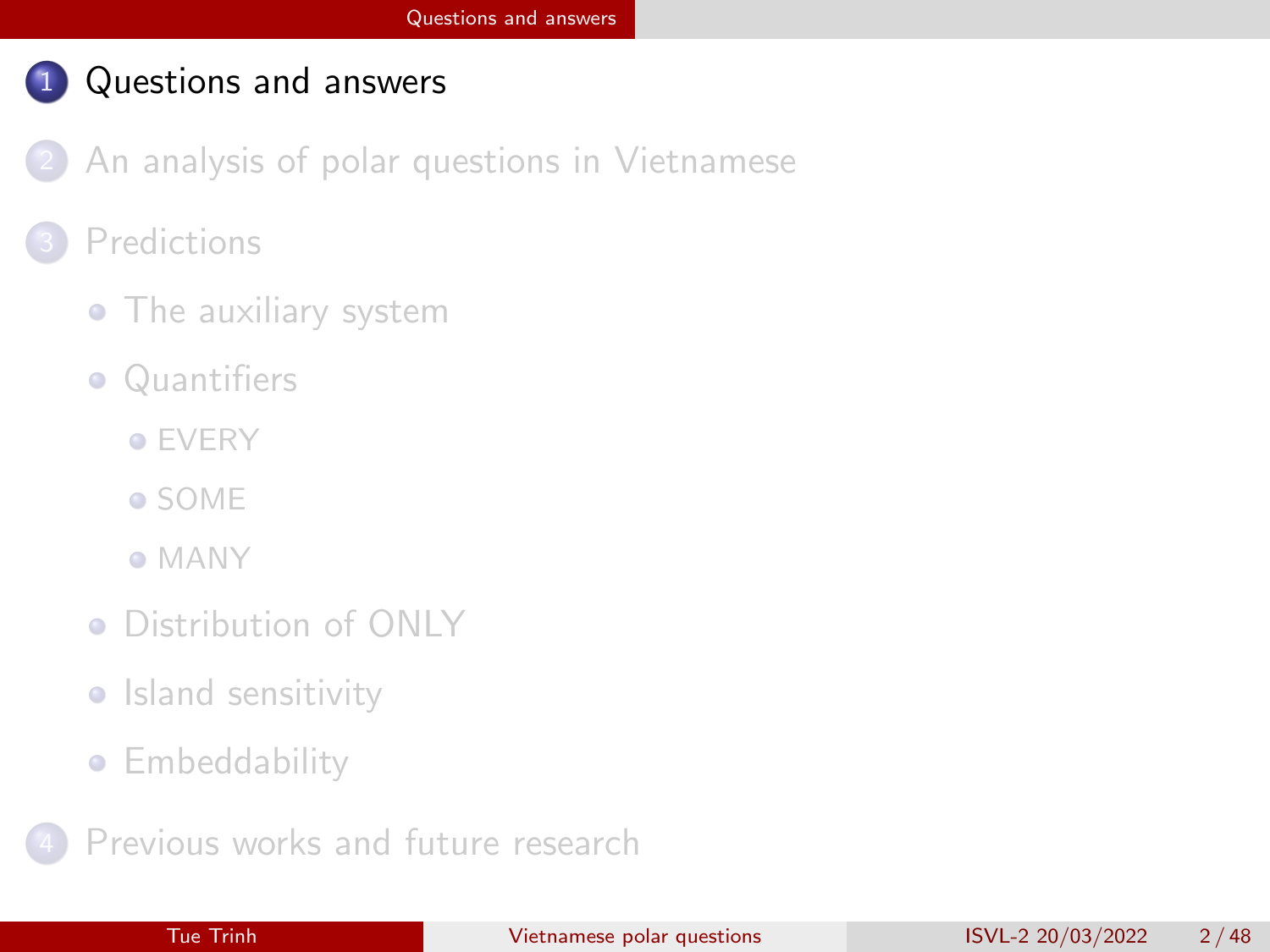## **Questions**

- To ask a question is to request the hearer to choose one proposition from a set of propositions [\(Searle, 1969\)](#page-52-0)
- A question represents a set of propositions, namely those that count as its answers (cf. [Hamblin, 1958;](#page-50-0) [Karttunen, 1977;](#page-51-0) [Groenendijk and](#page-50-1) [Stokhof, 1984\)](#page-50-1)
- $(1)$  [who likes John] = {Mary likes John, Sue likes John, Anne likes John,...}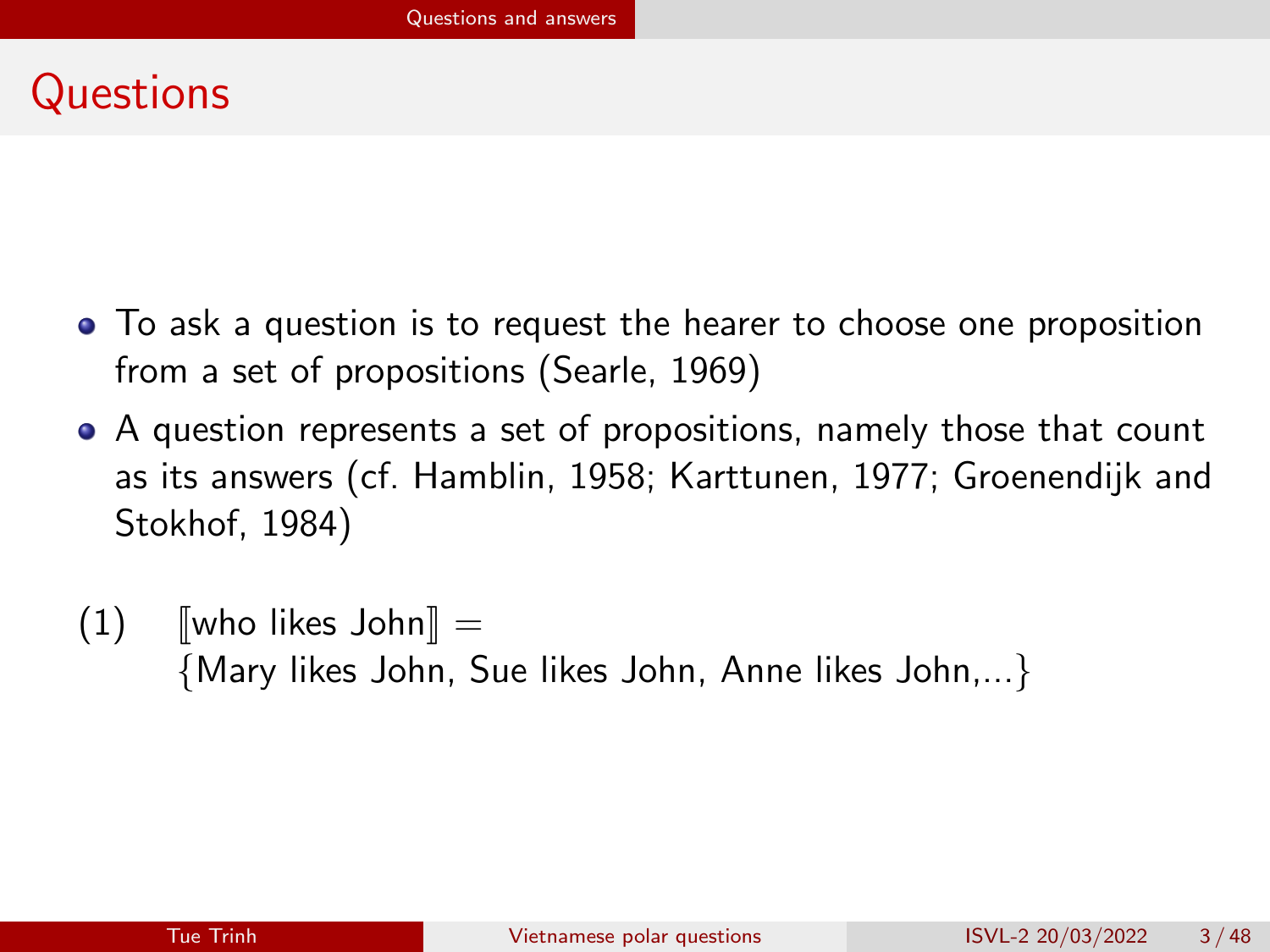### **Alternatives**

- The set of answers to a question is a set of "alternatives" [\(Rooth,](#page-52-1) [1992\)](#page-52-1)
- (2) Definition [\(Fox and Katzir, 2011\)](#page-50-2)  $\psi$  is an alternative of  $\phi$  iff  $\psi$  is derivable from  $\phi$  by replacement of a constituent of  $\phi$  with an expression of the same type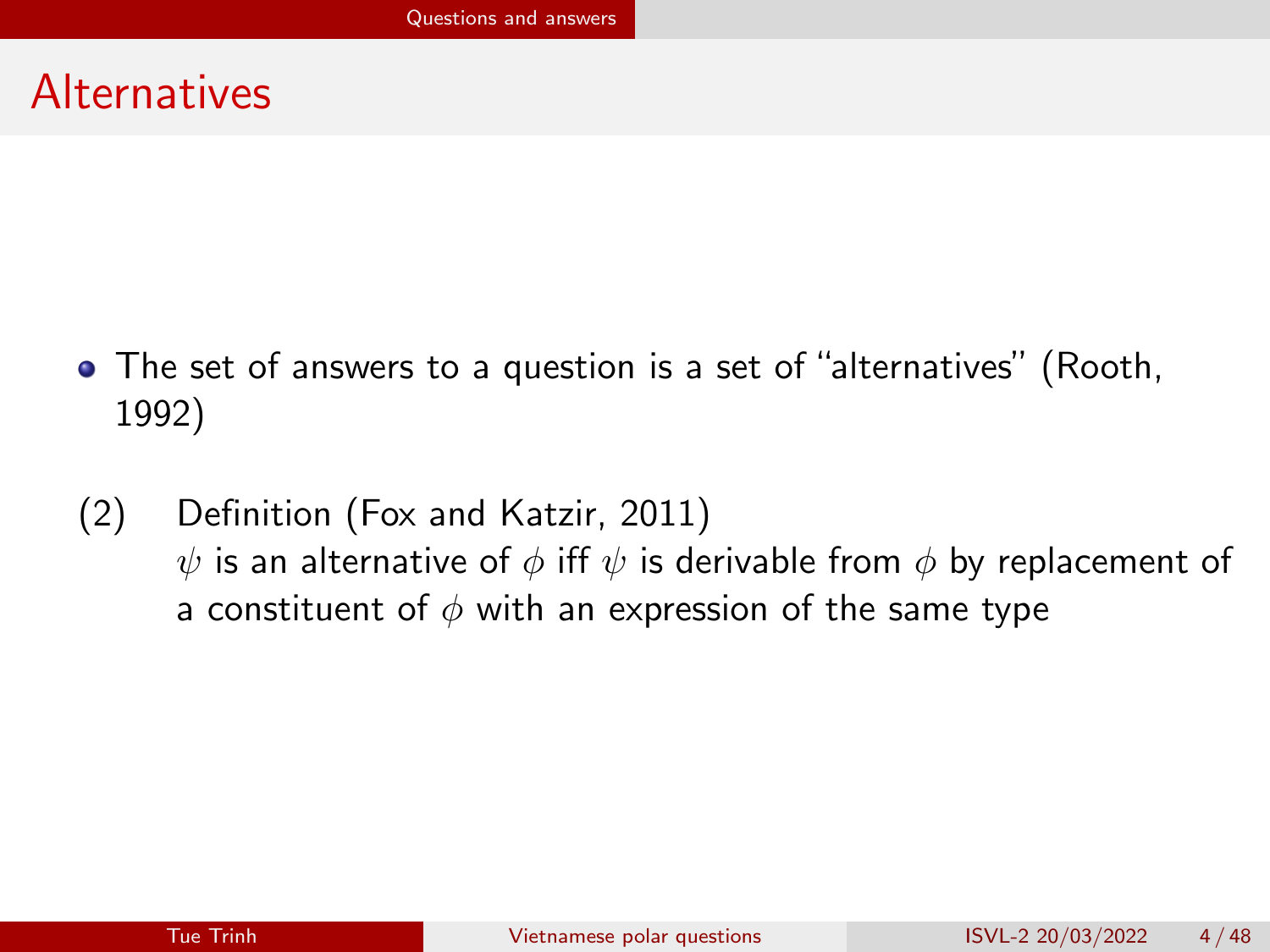### Focus

- We call the constituent of an alternative which distinguishes it from the other alternatives the "focused constituent" or "focus"
- (3) Ai thích Nam?
	- a.  $\left| \text{Lan} \right|_F$  thích Nam
	- b. [Hoàng đế Nhật Bản]<sub>F</sub> thích Nam
	- c. **[Người đàn bà tôi gặp hôm qua]**F thích Nam
- There is always the option of formulating the question by listing its answers using the disjunctive particle hay
- (4) Lan thích Nam hay Hoàng đế Nhật Bản thích Nam?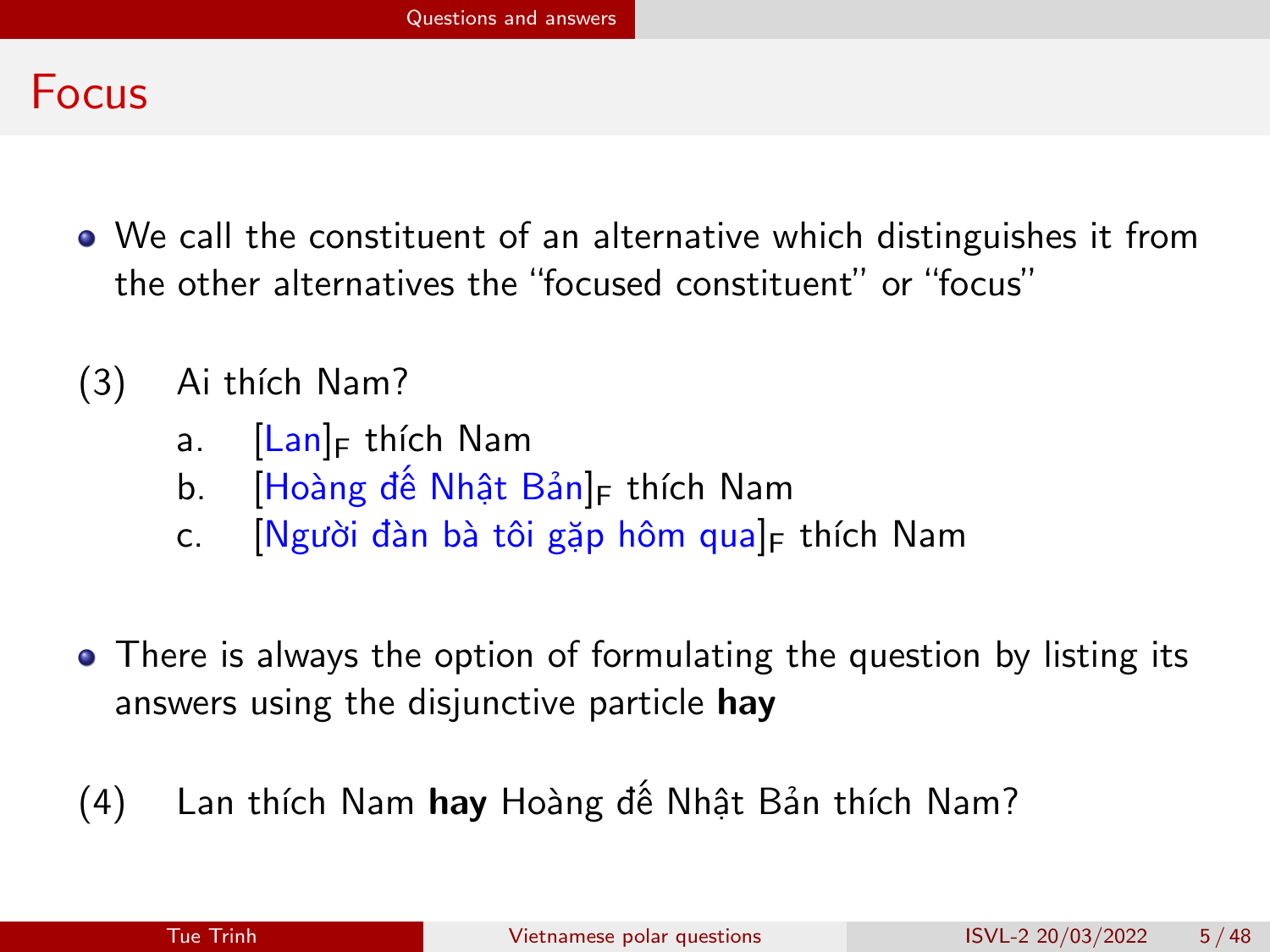### Disjunctive questions

• hay maps two propositions p and q to the question  $\{p, q\}$ 

$$
(5) \quad \left[\begin{array}{c} \alpha \\ S_1 \end{array} \right] \Longrightarrow \left[\begin{array}{c} \alpha \\ S_2 \end{array} \right] = \{S_1, S_2\}
$$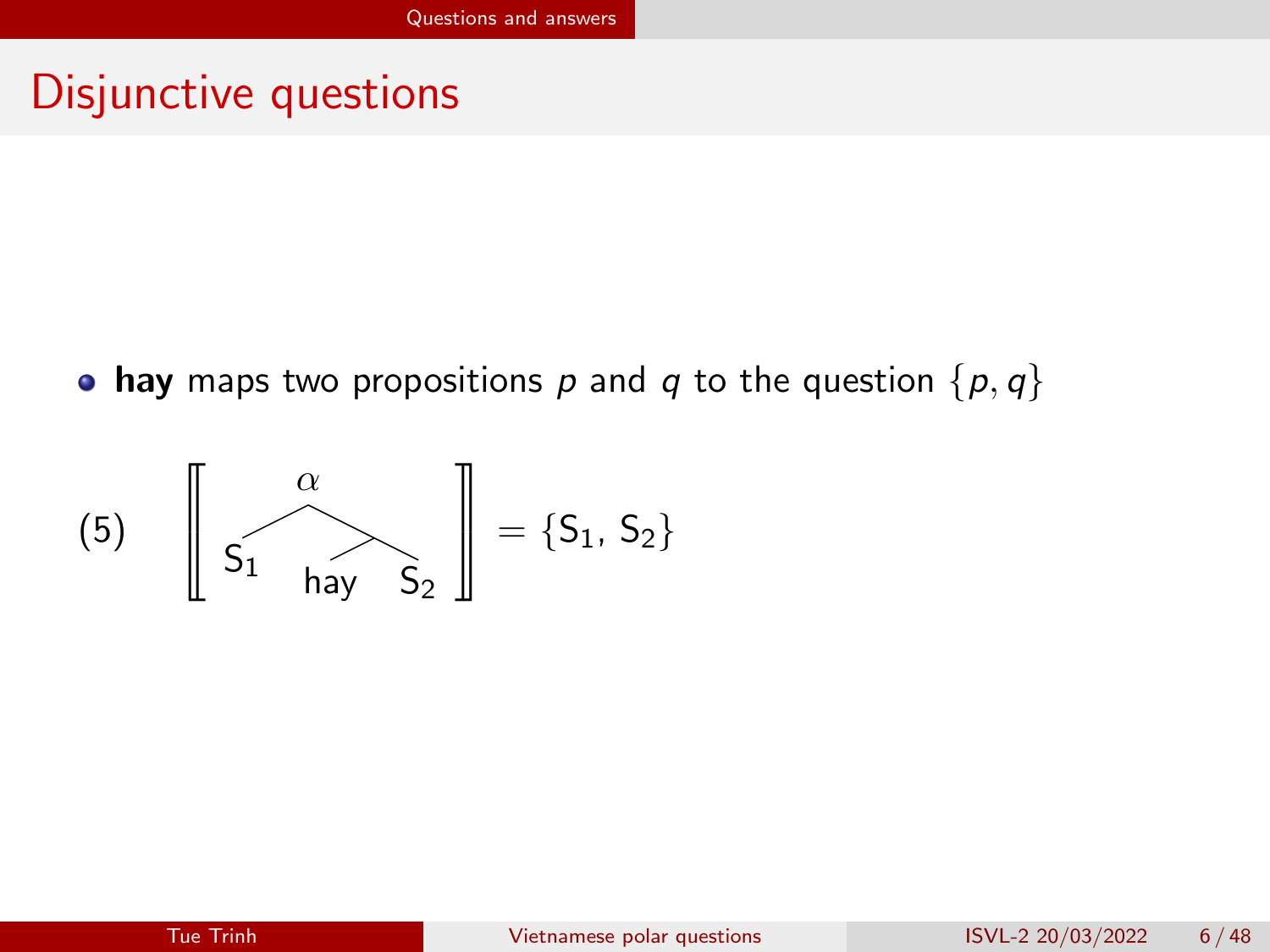### <span id="page-7-0"></span>2 [An analysis of polar questions in Vietnamese](#page-7-0)

#### **[Predictions](#page-13-0)**

- [The auxiliary system](#page-14-0)
- [Quantifiers](#page-22-0)
	- **[EVERY](#page-23-0)**
	- [SOME](#page-27-0)
	- [MANY](#page-30-0)
- [Distribution of ONLY](#page-33-0)
- [Island sensitivity](#page-37-0)
- **[Embeddability](#page-41-0)**
- [Previous works and future research](#page-46-0)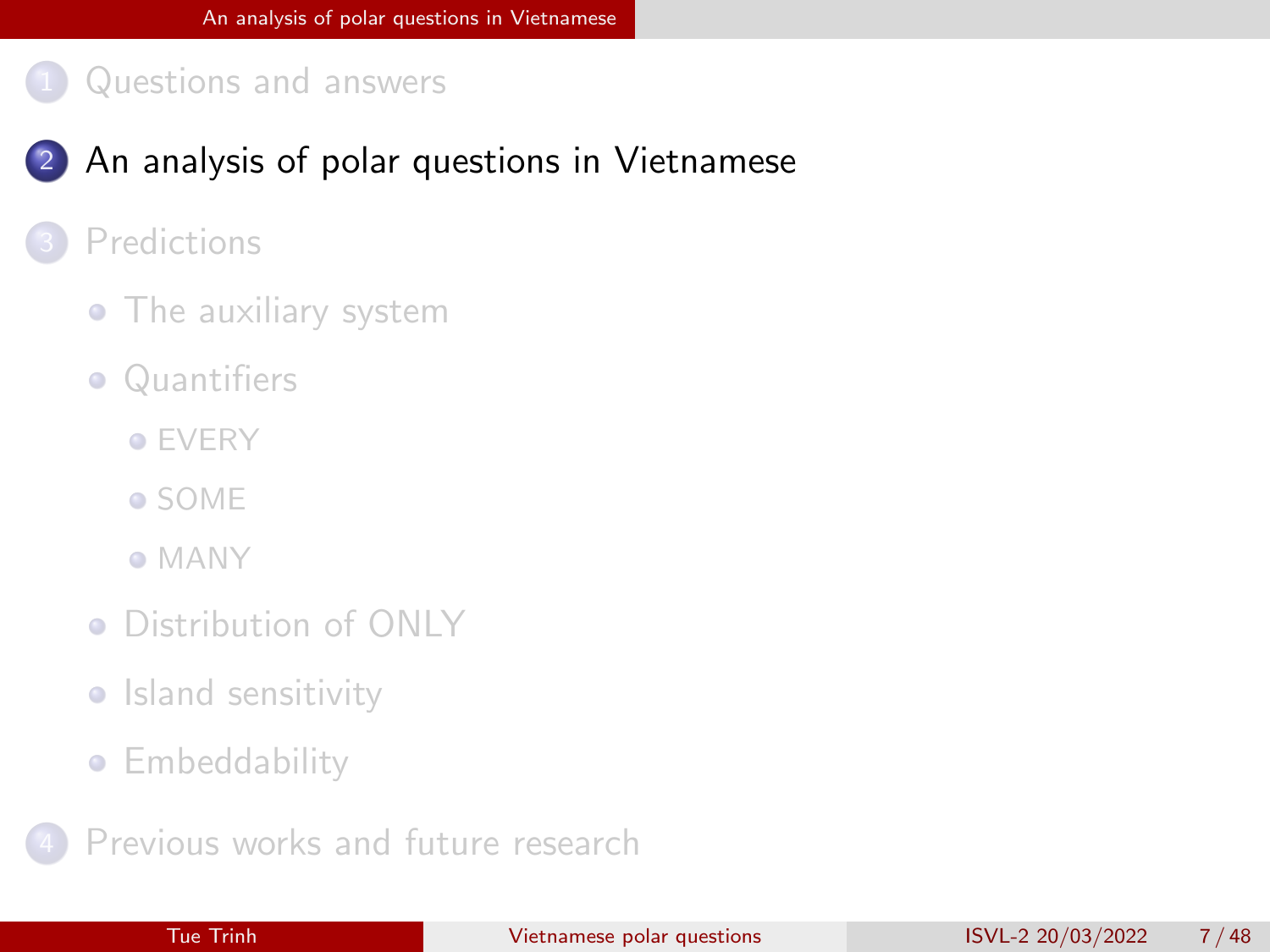### **Description**

- We take "polar questions" to be those exemplified by (6a) and (6b)
- (6) a. Nam có đọc sách không?
	- b. Nam đã đọc sách chưa?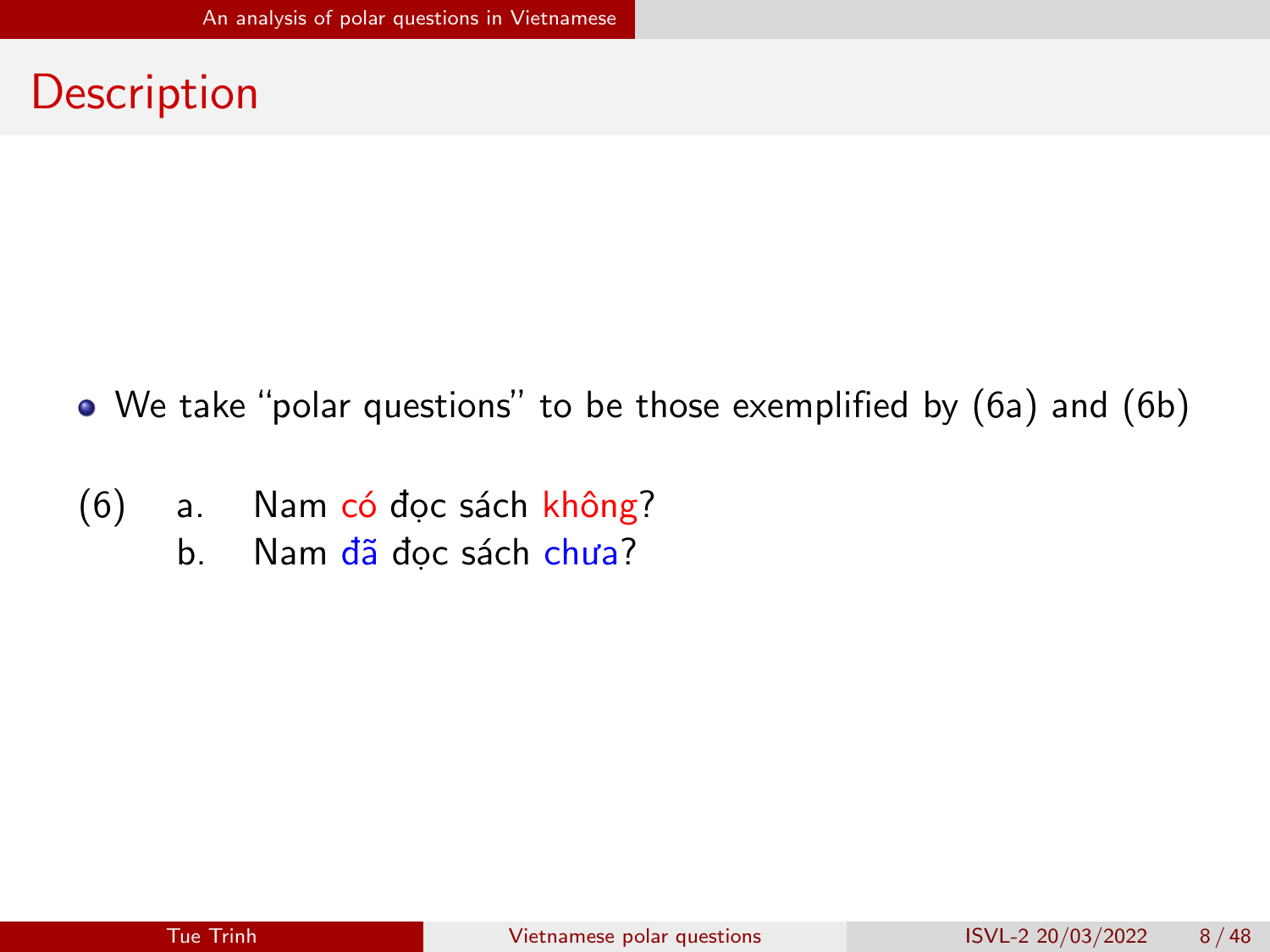# Proposal

- $\bullet$  Vietnamese polar questions are headed by a silent Q whose meaning is akin to hay
- (7) a. Disjunctive questions t  $S_1$  hay  $S_2$ |  $= \{S_1, S_2\}$ b. Polar questions t  $S_1$   $\widehat{Q}$   $S_2$ |  $=\{\mathsf{S}_1,\,\mathsf{S}_2\}$ , provided  $\mathsf{S}_1=\lnot\mathsf{S}_2$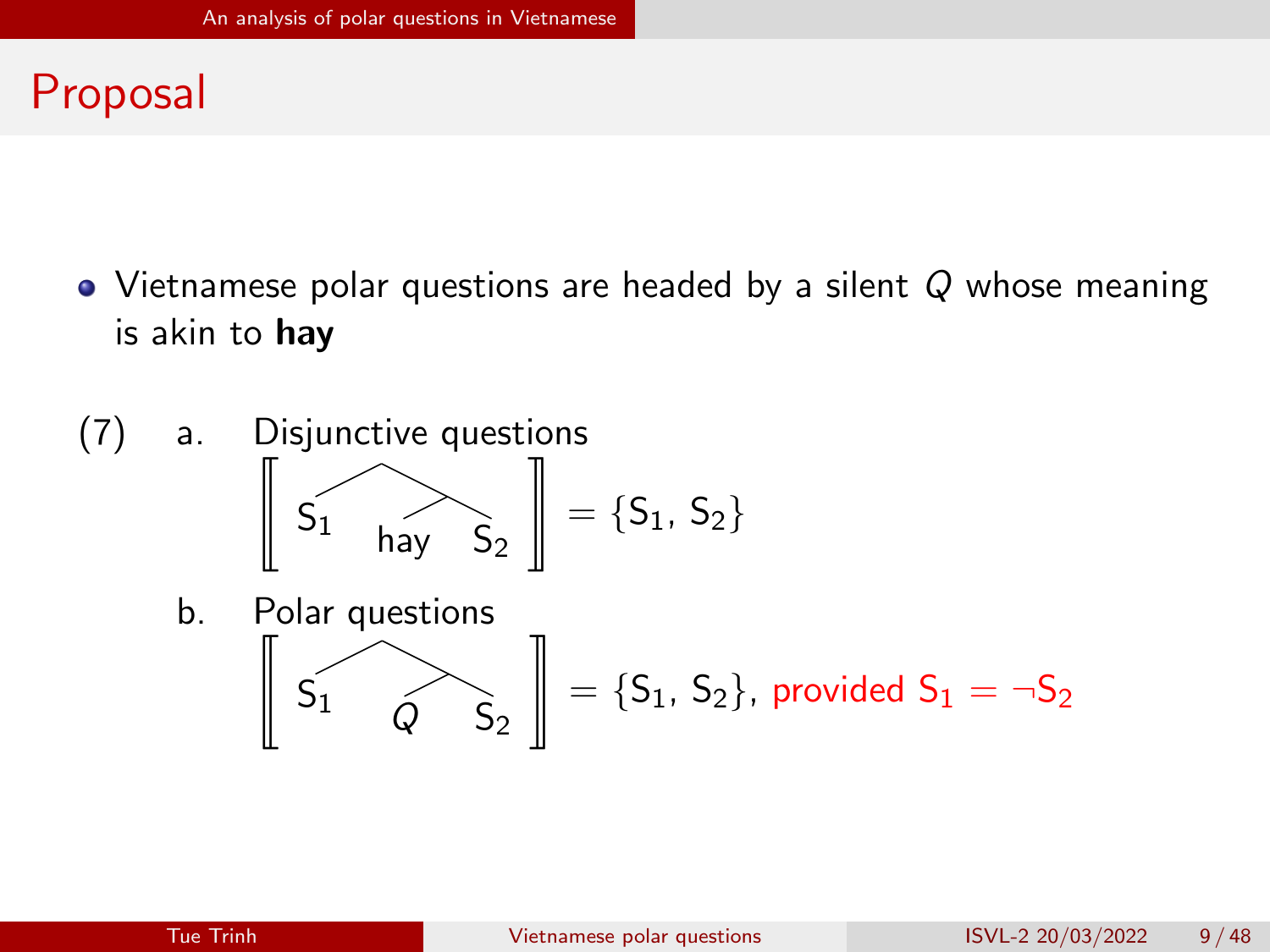# Syntactic conditions imposed by Q

### (8) Syntactic condition

- a.  $S_1$  and  $S_2$  are alternatives
- b.  $S_1$  has positive polarity
- Syntax has access to alternative generation (cf. [Horn, 1972;](#page-50-3) [Katzir,](#page-51-1) [2007,](#page-51-1) [2008;](#page-51-2) [Fox and Katzir, 2011;](#page-50-2) [Trinh and Haida, 2015;](#page-52-2) [Trinh,](#page-52-3) [2018\)](#page-52-3)
- Syntax has access to polarity (cf. [Klima, 1964;](#page-51-3) [Progovac, 1994;](#page-52-4) [den](#page-49-0) [Dikken, 2002;](#page-49-0) [Szabolcsi, 2004\)](#page-52-5)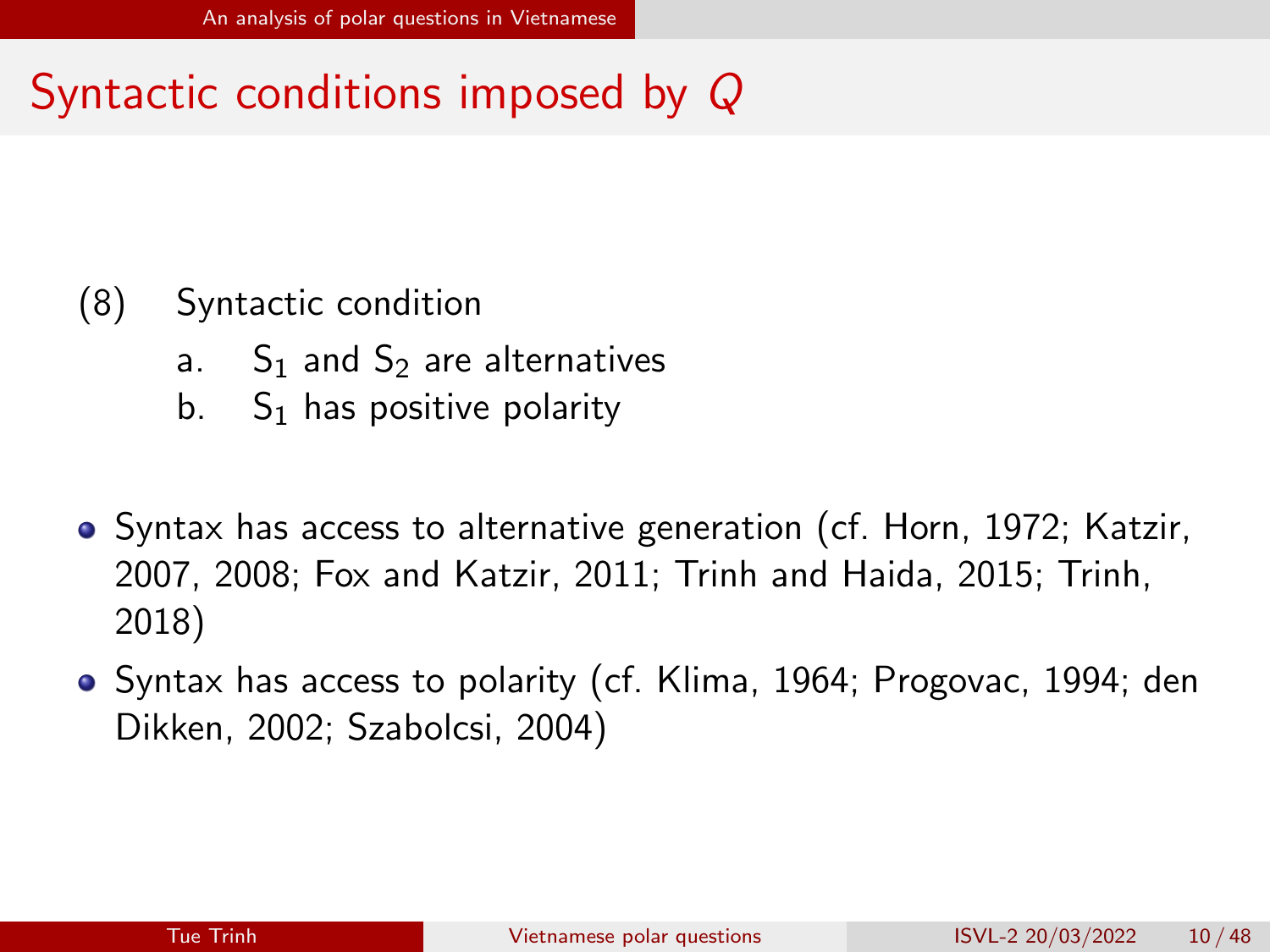# Phonological conditions imposed by Q

- (9) Phonological condition
	- a. Pronounce  $S_1$  normally
	- b. Pronounce only the focus of  $S_2$
	- c. Pronounce only one syllable of  $S_2$
- Phonology has access to focus marking
- Phonology has access to syllabic structure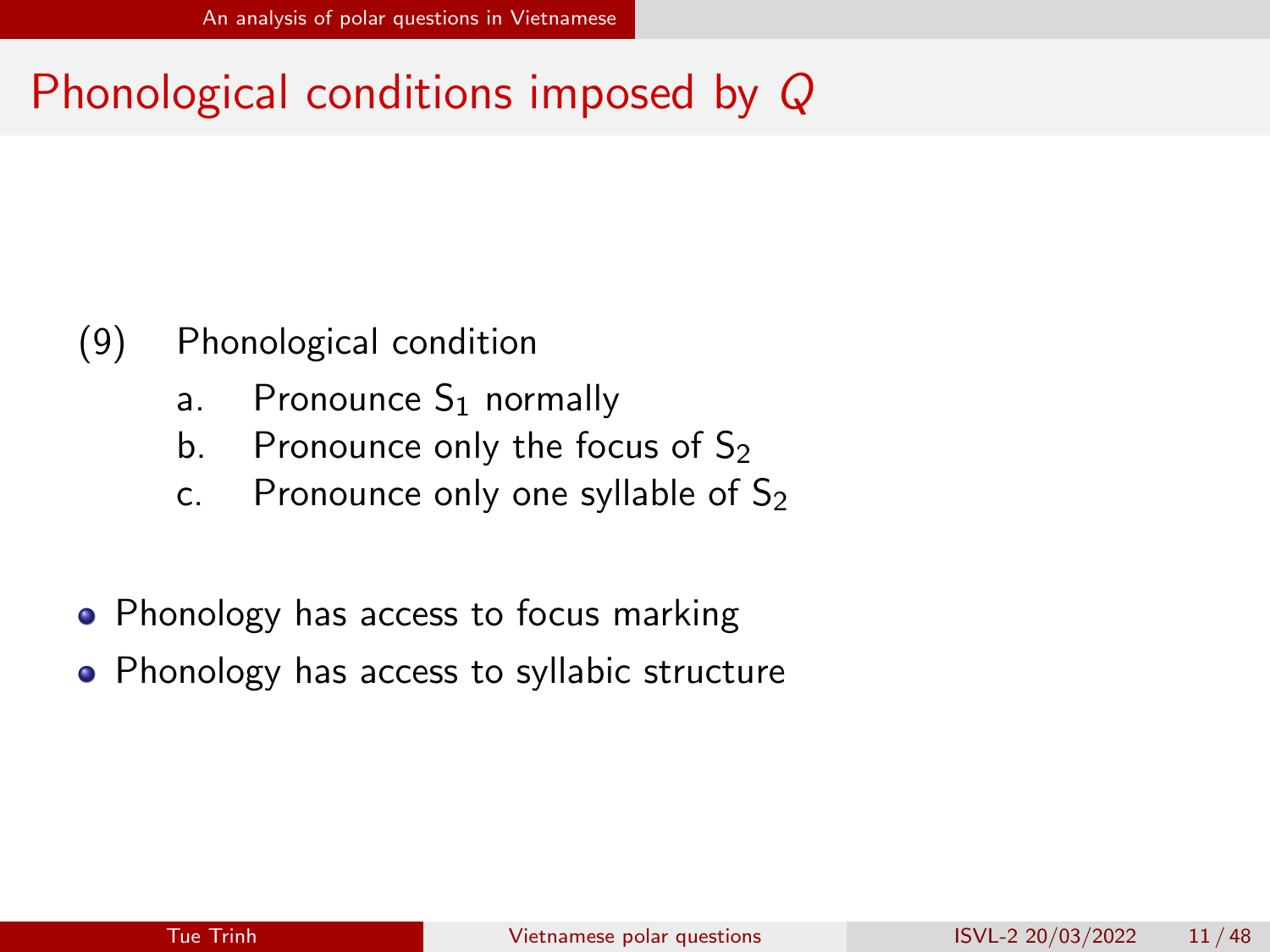# Consequences of the conditions



- (11) Requirements
	- a. S<sub>2</sub> is derivable from S<sub>1</sub> by replacing exactly one word in S<sub>1</sub>
	- b. S<sub>2</sub> is the negation of  $S_1$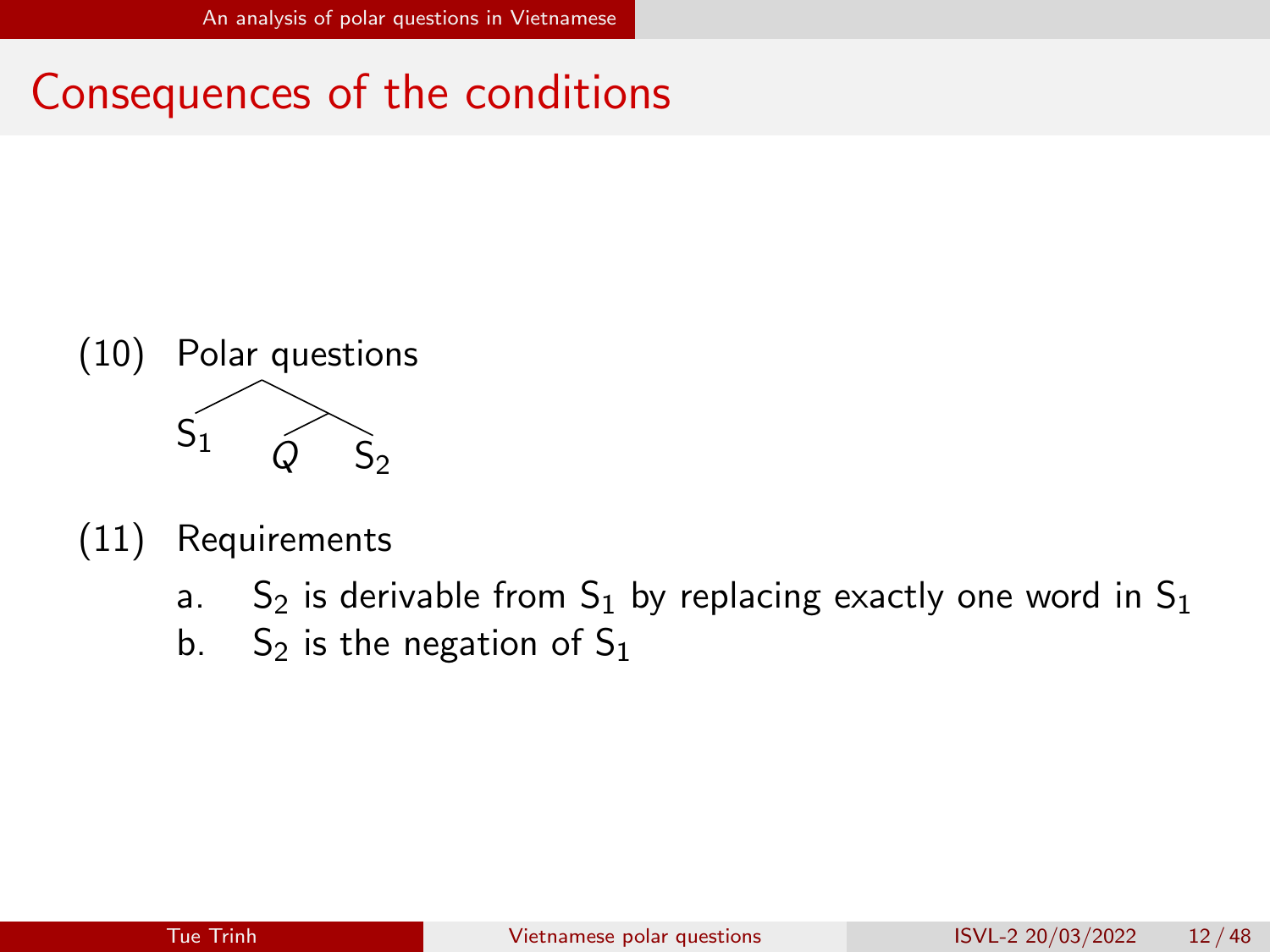<span id="page-13-0"></span>2 [An analysis of polar questions in Vietnamese](#page-7-0)

### **[Predictions](#page-13-0)**

- [The auxiliary system](#page-14-0)
- [Quantifiers](#page-22-0)
	- **[EVERY](#page-23-0)**
	- [SOME](#page-27-0)
	- [MANY](#page-30-0)
- [Distribution of ONLY](#page-33-0)
- [Island sensitivity](#page-37-0)
- **[Embeddability](#page-41-0)**
- [Previous works and future research](#page-46-0)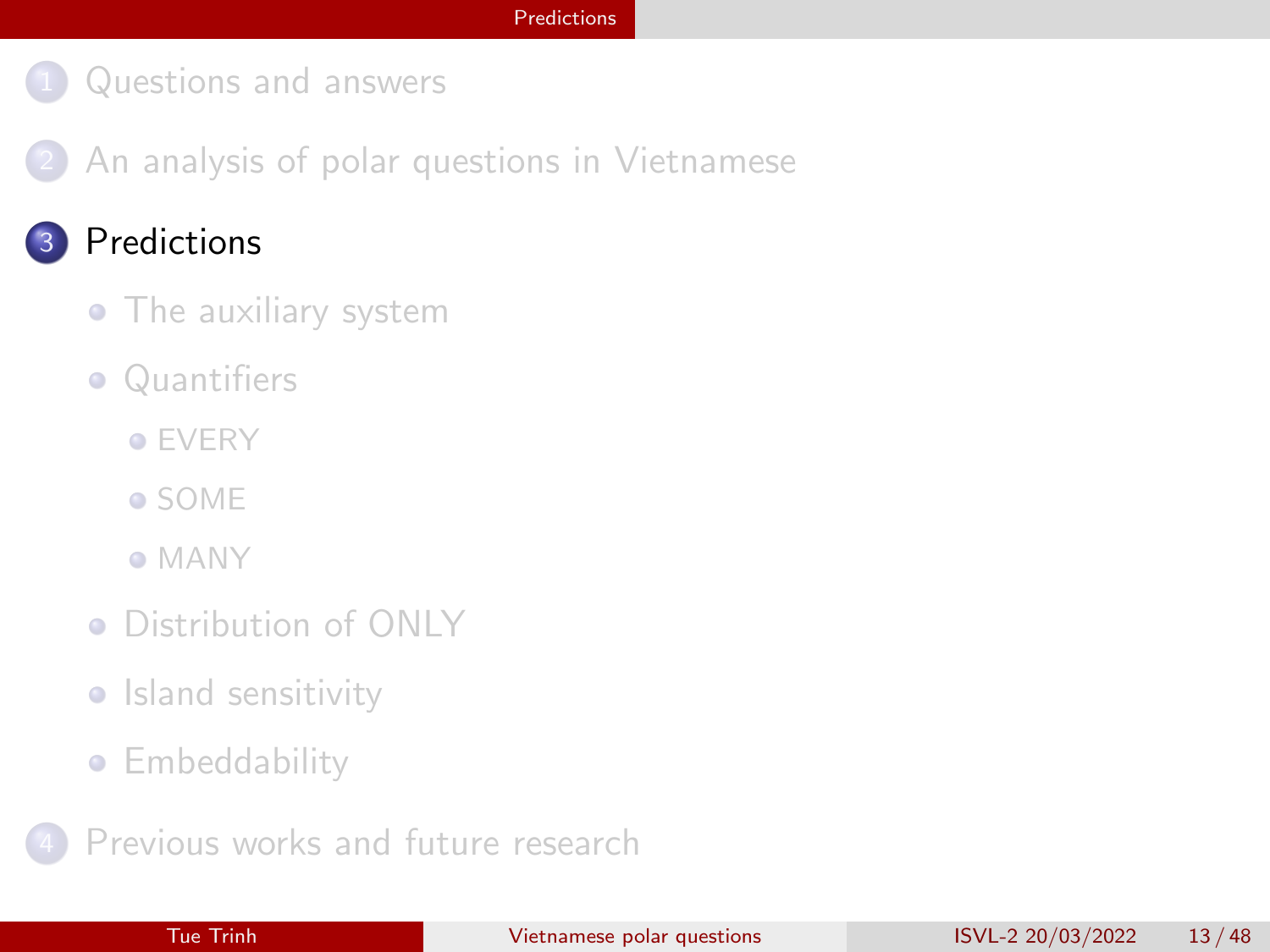<span id="page-14-0"></span>2 [An analysis of polar questions in Vietnamese](#page-7-0)

### **[Predictions](#page-13-0)**

#### • [The auxiliary system](#page-14-0)

- [Quantifiers](#page-22-0)
	- **[EVERY](#page-23-0)**
	- [SOME](#page-27-0)
	- [MANY](#page-30-0)
- [Distribution of ONLY](#page-33-0)
- [Island sensitivity](#page-37-0)
- **[Embeddability](#page-41-0)**
- [Previous works and future research](#page-46-0)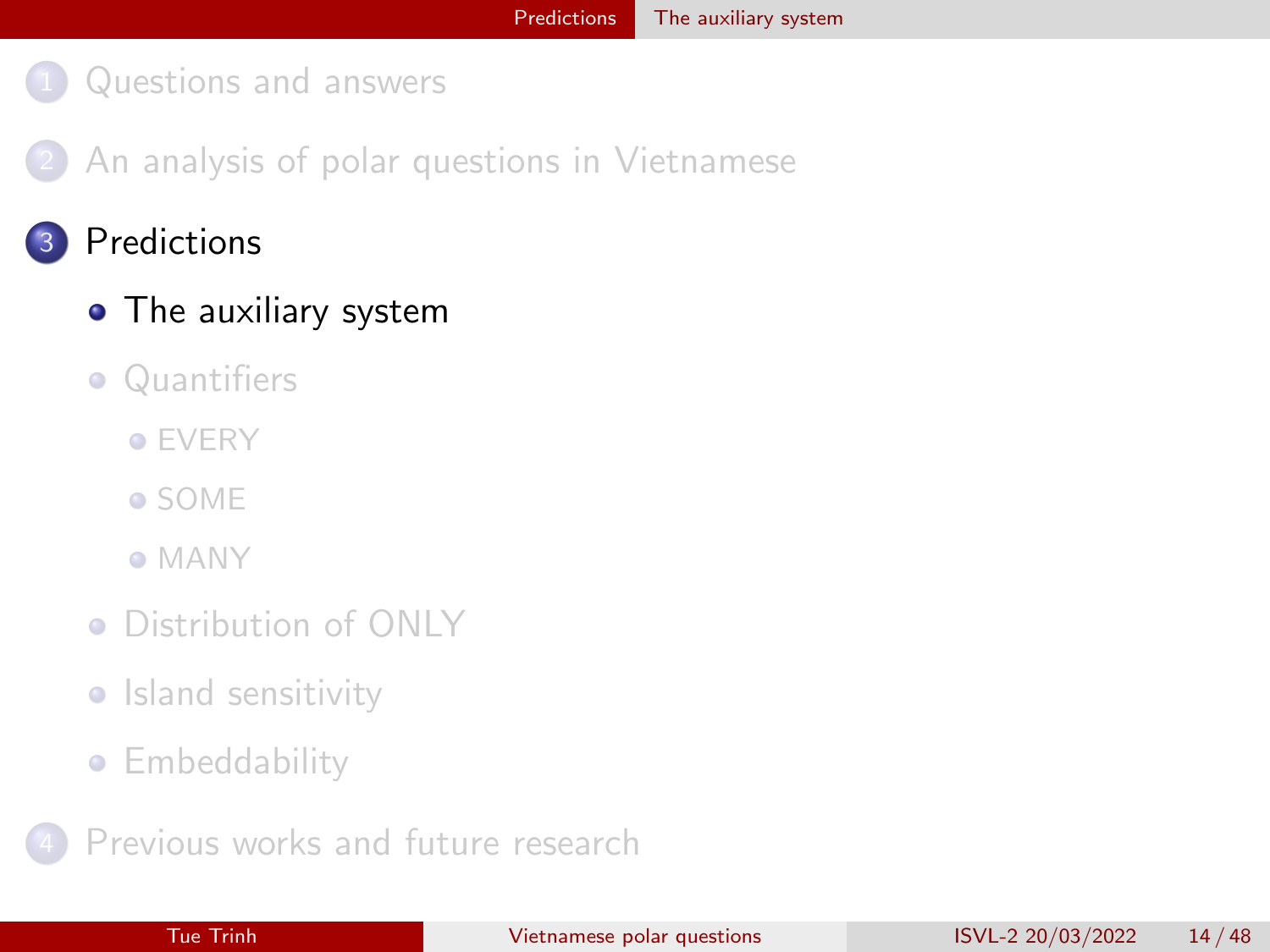# Subj có VP không

- (12) Nam có đọc sách không?
- (13) Nam có đọc sách Nam **không** đọc sách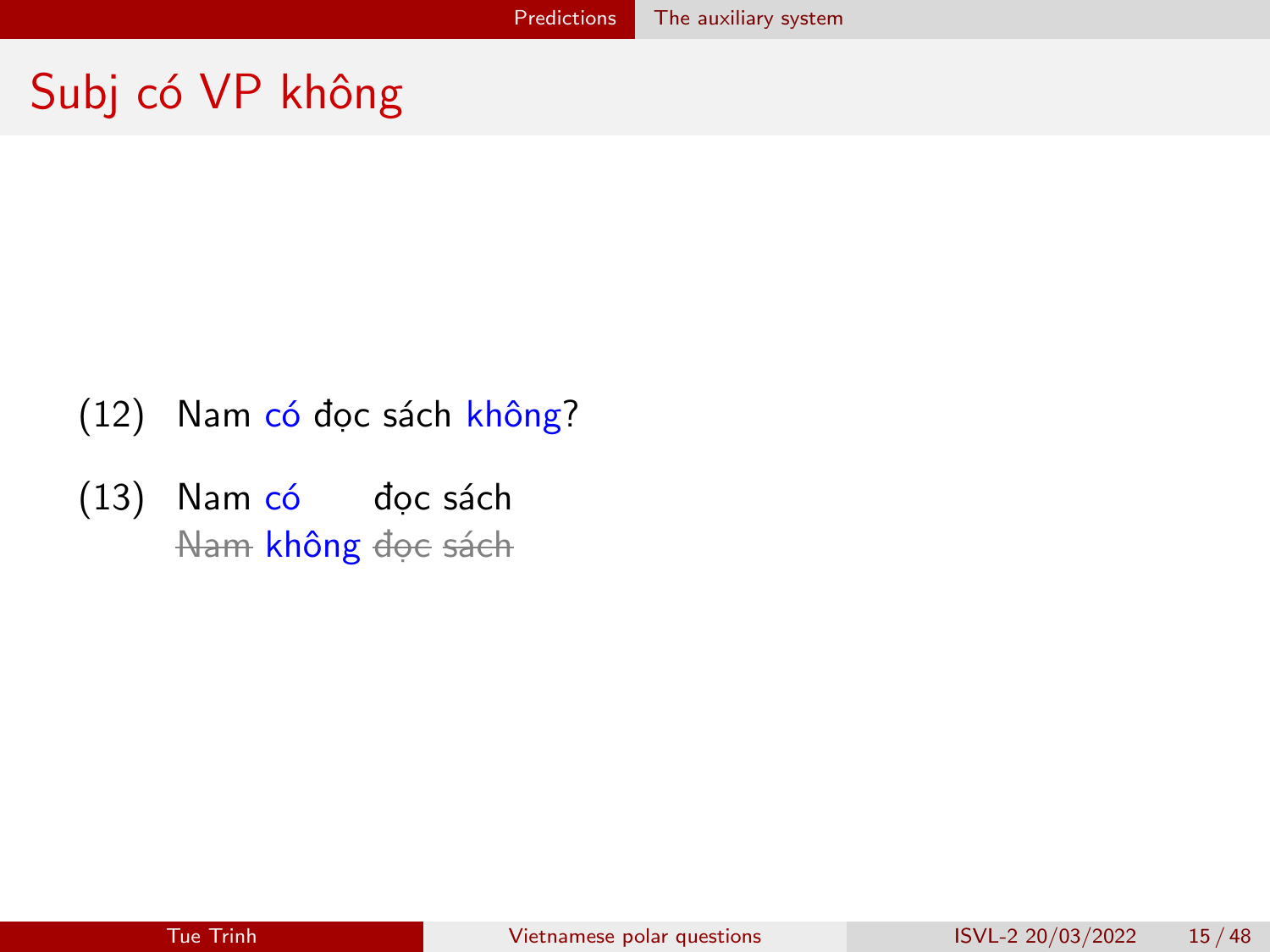# Subj đã VP chưa

- (14) Nam đã đọc sách chưa?
- (15) Nam đã đọc sách <del>Nam</del> **chưa** đọc sách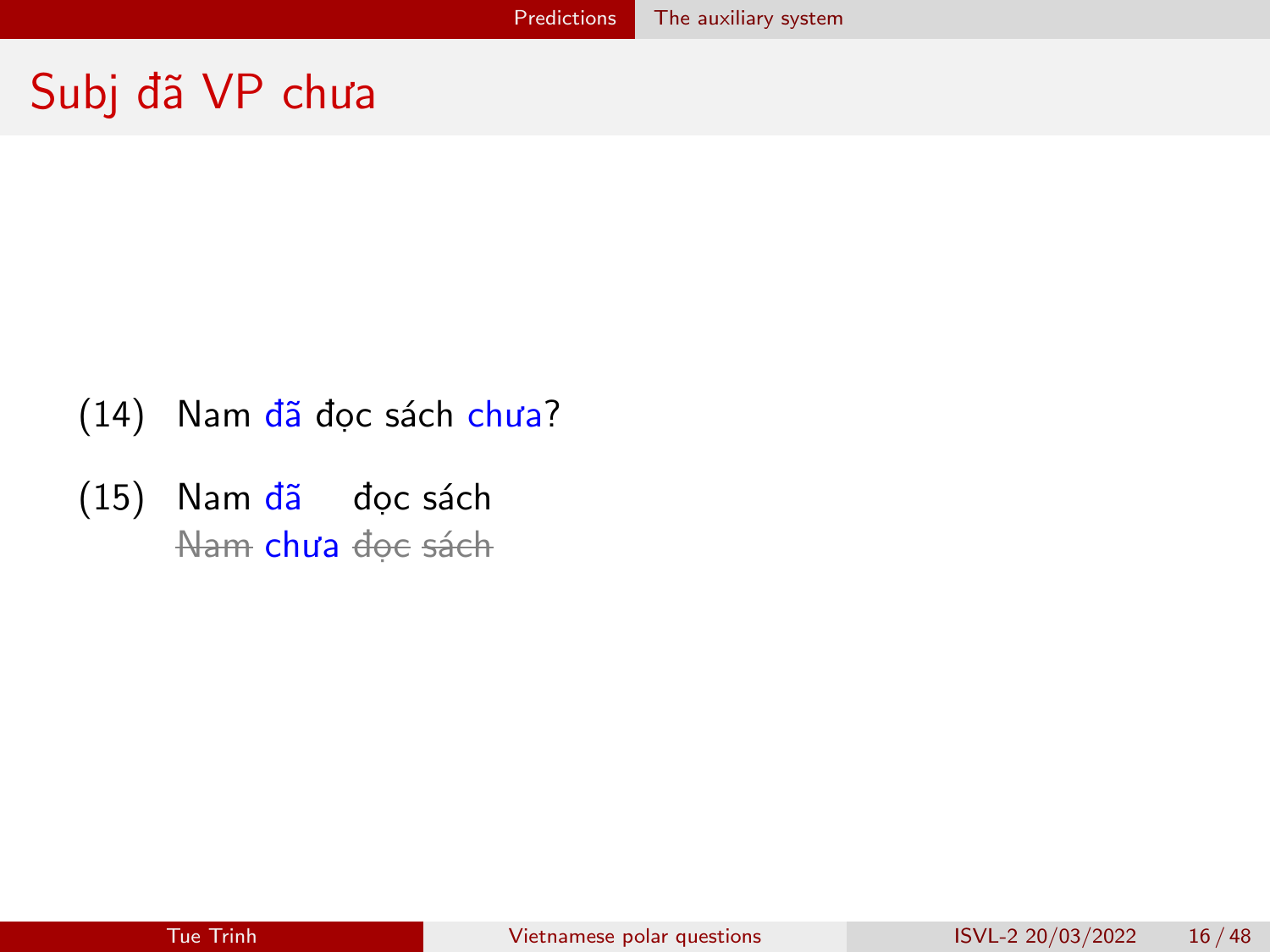# \*Subj được VP phải

### (16) \*Nam được đọc sách phải?

(17) Nam được đọc sách <del>Nam</del> **phải** đọc sách  $=$   $\Diamond p$  $= \Box p$ 

Problem:  $S_1 \neq \neg S_2$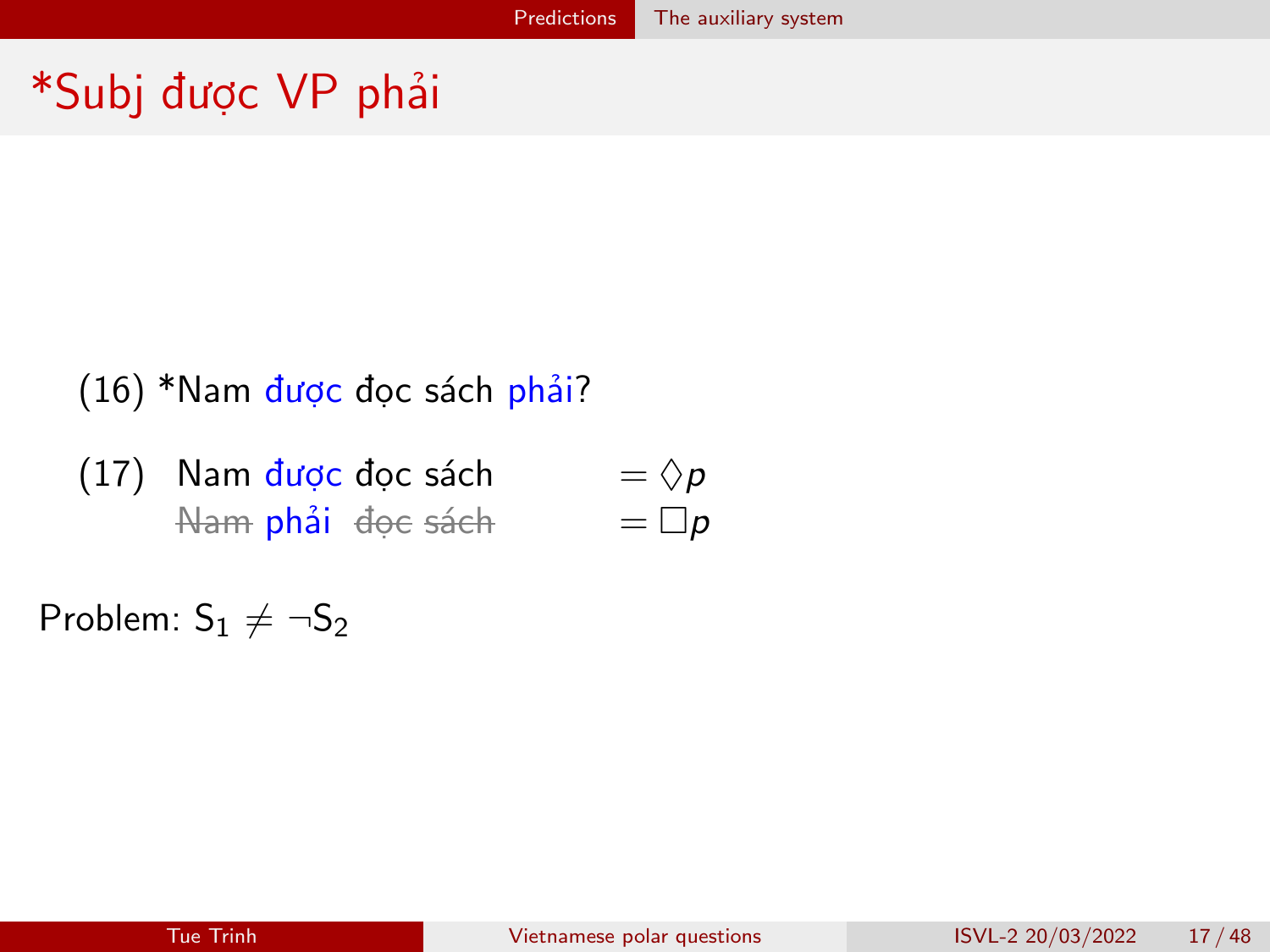# \*Subj có sẽ VP không

### (18) \*Nam có sẽ đọc sách không?

(19) Nam có sẽ đọc sách Nam **không** sẽ đọc sách

Problem: both  $S_1$  and  $S_2$  are syntactically ill-formed

(20) \*Nam có sẽ đọc sách hay Nam không sẽ đọc sách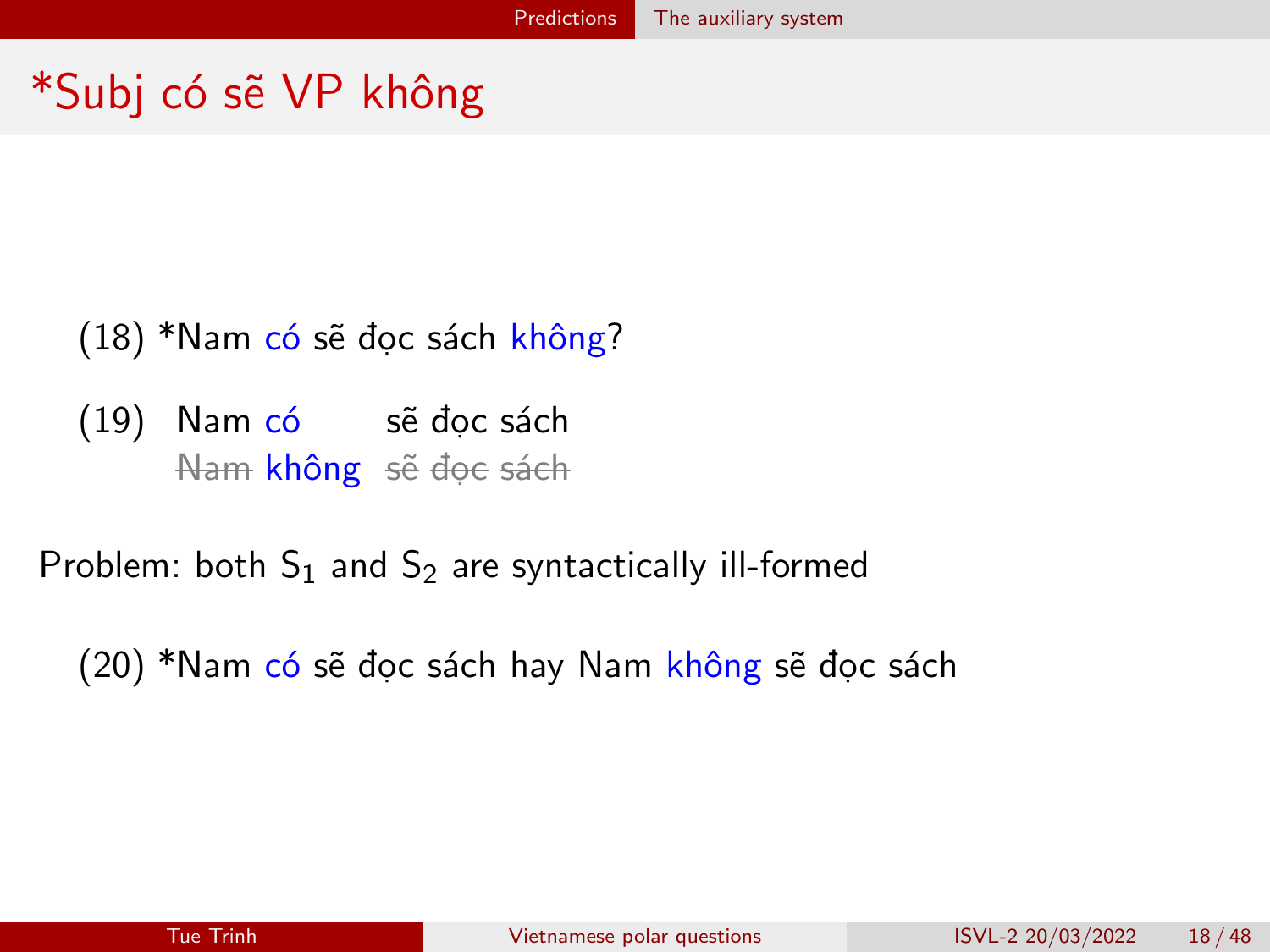# \*Subj sẽ có VP không

 $(21)$  \*Nam sẽ có đọc sách không?

(22) Nam sẽ có đọc sách Nam sẽ <mark>không</mark> đọc sách

Problem:  $S_1 \neq \neg S_2$ 

(23) a.  $\|S_1\| = \forall d$ , d a future development, Nam reads books in d b.  $\|S_2\| = \forall d$ , d a future development,  $\neg$ Nam reads books in d (cf. [Thomason, 1970\)](#page-52-6)

(24) 
$$
\forall x \neg Px
$$
 is not the negation of  $\forall xPx$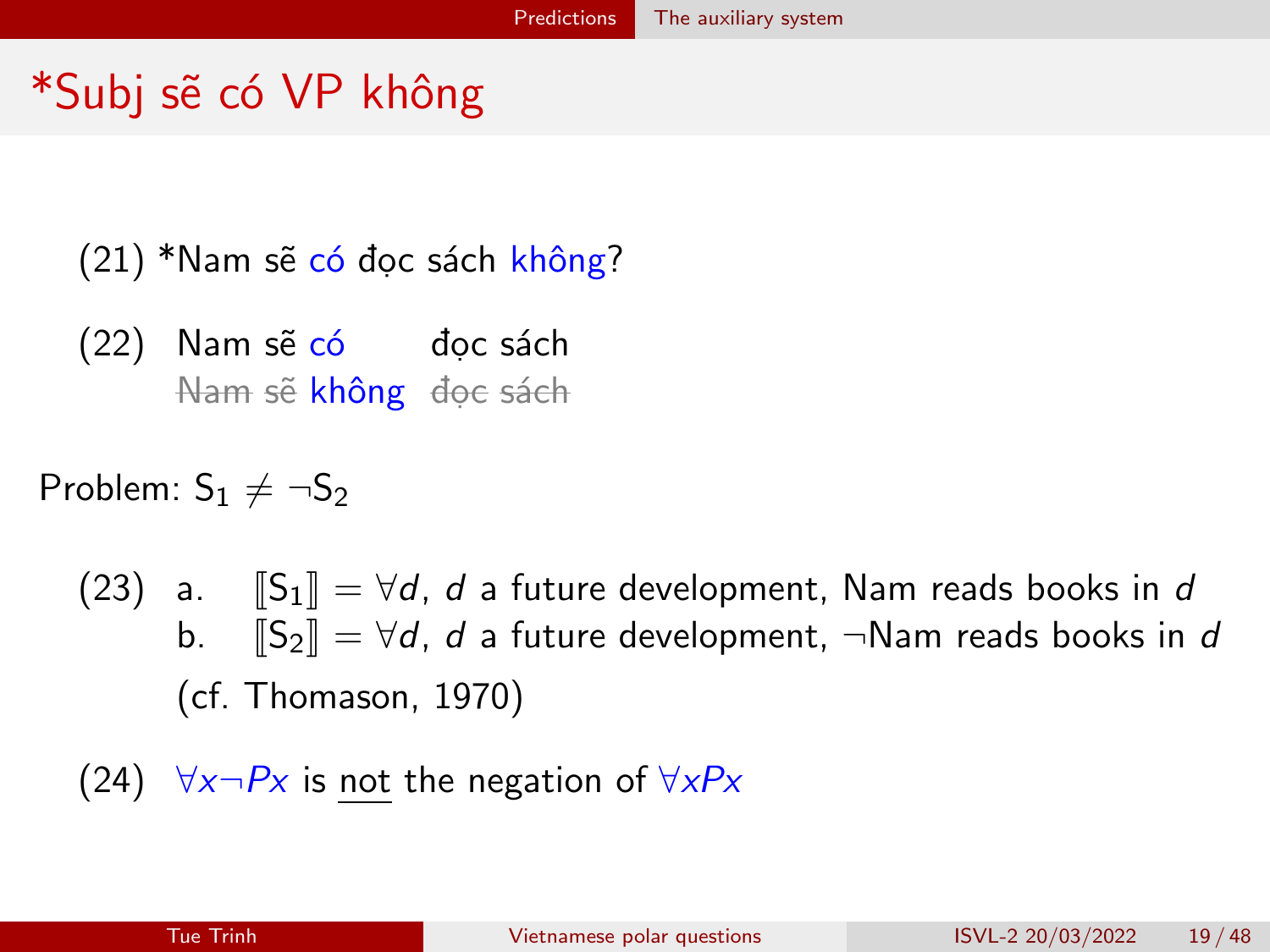# \*Subj có đã VP không

### (25) \*Nam có đã đọc sách không?

(26) Nam có đã đọc sách Nam **không** đã đọc sách

Problem:  $S_1$  and  $S_2$  are ill-formed syntactically

(27) \*Nam có đã đọc sách hay Nam không đã đọc sách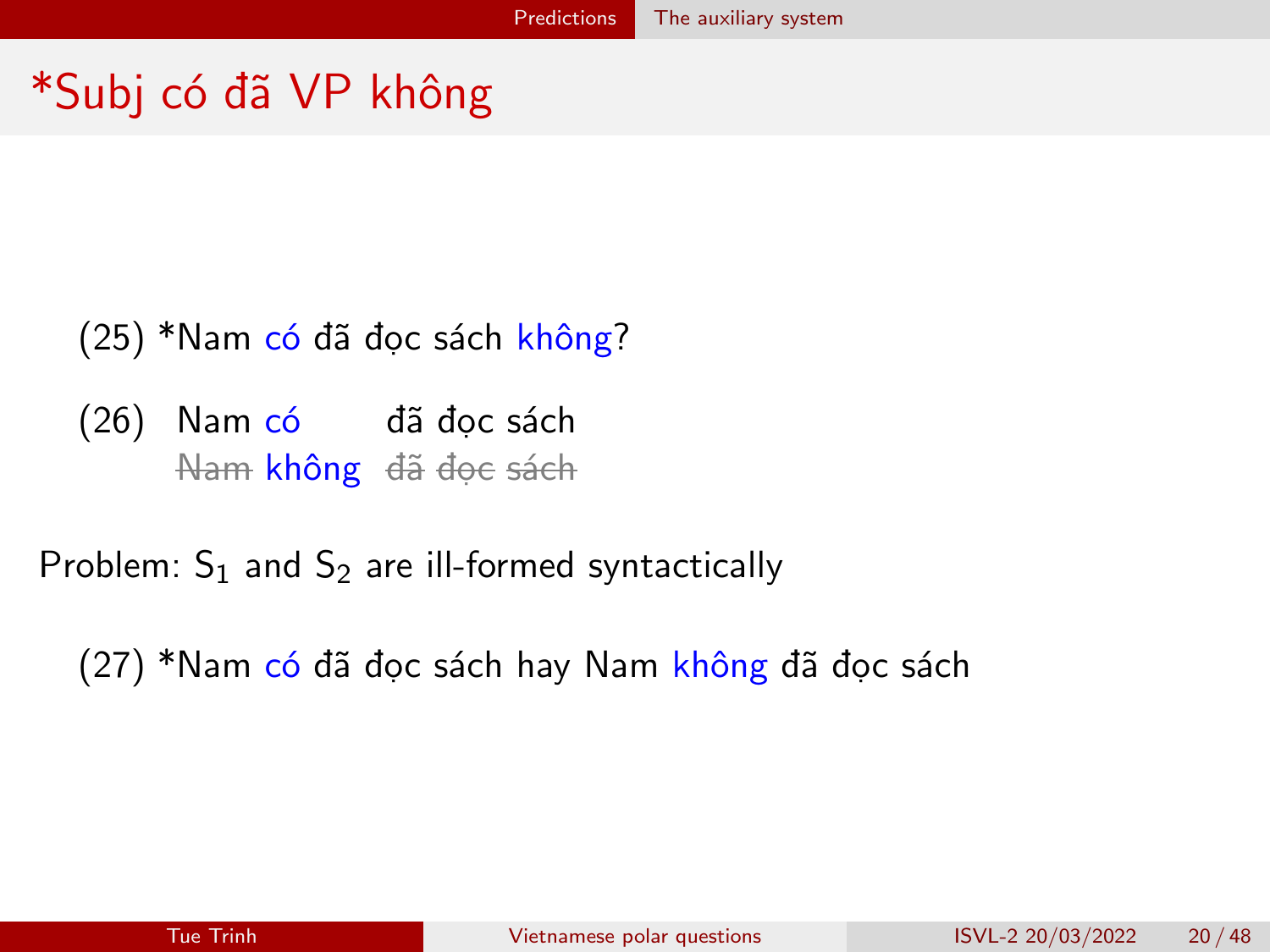# \*Subj đã có VP không

(28) \*Nam đã có đọc sách không?

(29) Nam đã có đọc sách Nam đã <mark>không</mark> đọc sách

Problem:  $S_1 \neq \neg S_2$ 

(30) a.  $\|S_1\| = \exists t, t$  a relavant past time, Nam reads books at t b.  $\|S_2\| = \exists t, t$  a relavant past time,  $\neg$ Nam reads books at t (cf. [Partee, 1984\)](#page-51-4)

(31) 
$$
\exists x \neg Px
$$
 is not the negation of  $\exists xPx$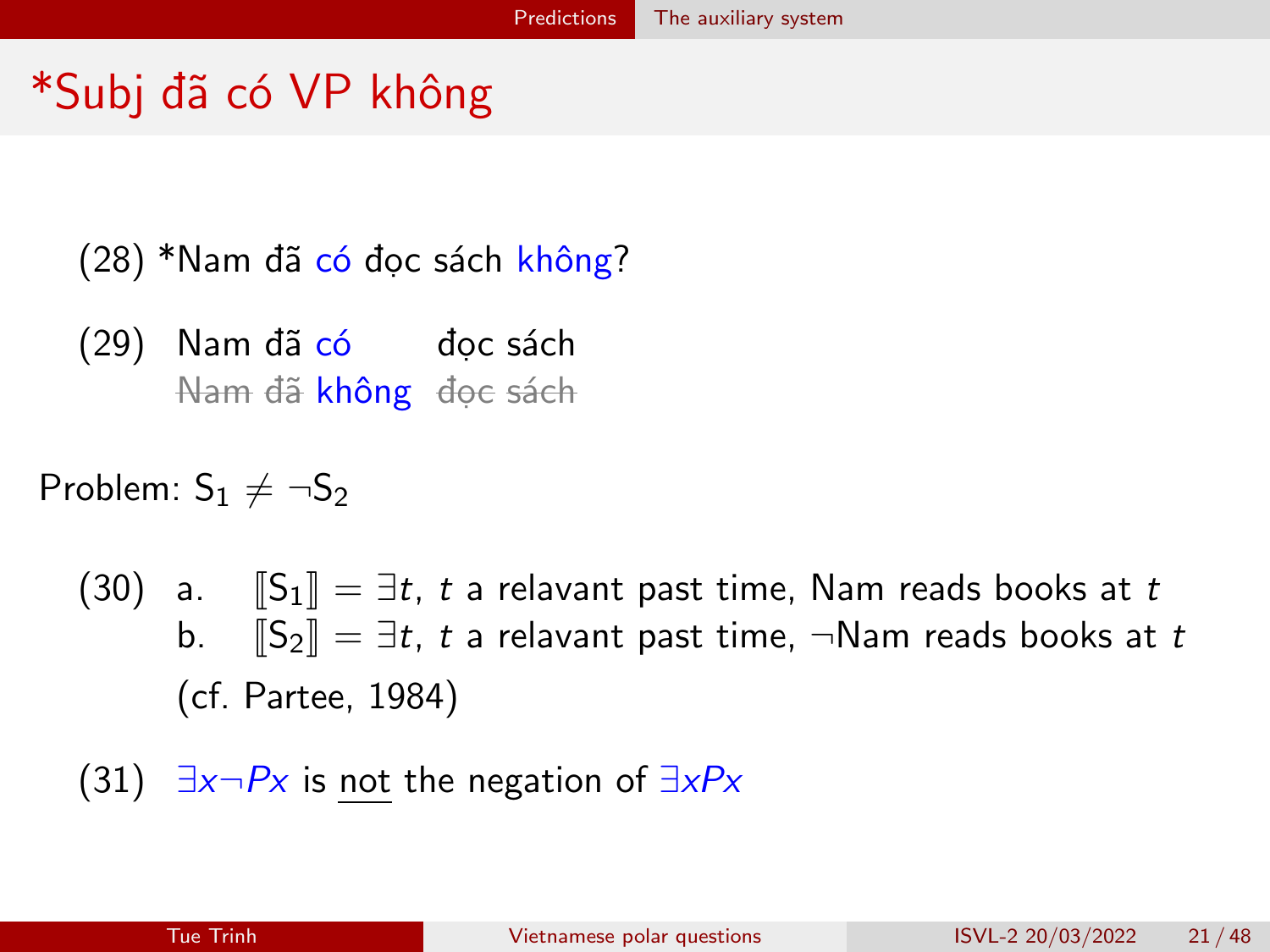<span id="page-22-0"></span>2 [An analysis of polar questions in Vietnamese](#page-7-0)

### **[Predictions](#page-13-0)**

#### • [The auxiliary system](#page-14-0)

### **•** [Quantifiers](#page-22-0)

- **[EVERY](#page-23-0)**
- [SOME](#page-27-0)
- [MANY](#page-30-0)
- [Distribution of ONLY](#page-33-0)
- **•** [Island sensitivity](#page-37-0)
- **[Embeddability](#page-41-0)**
- [Previous works and future research](#page-46-0)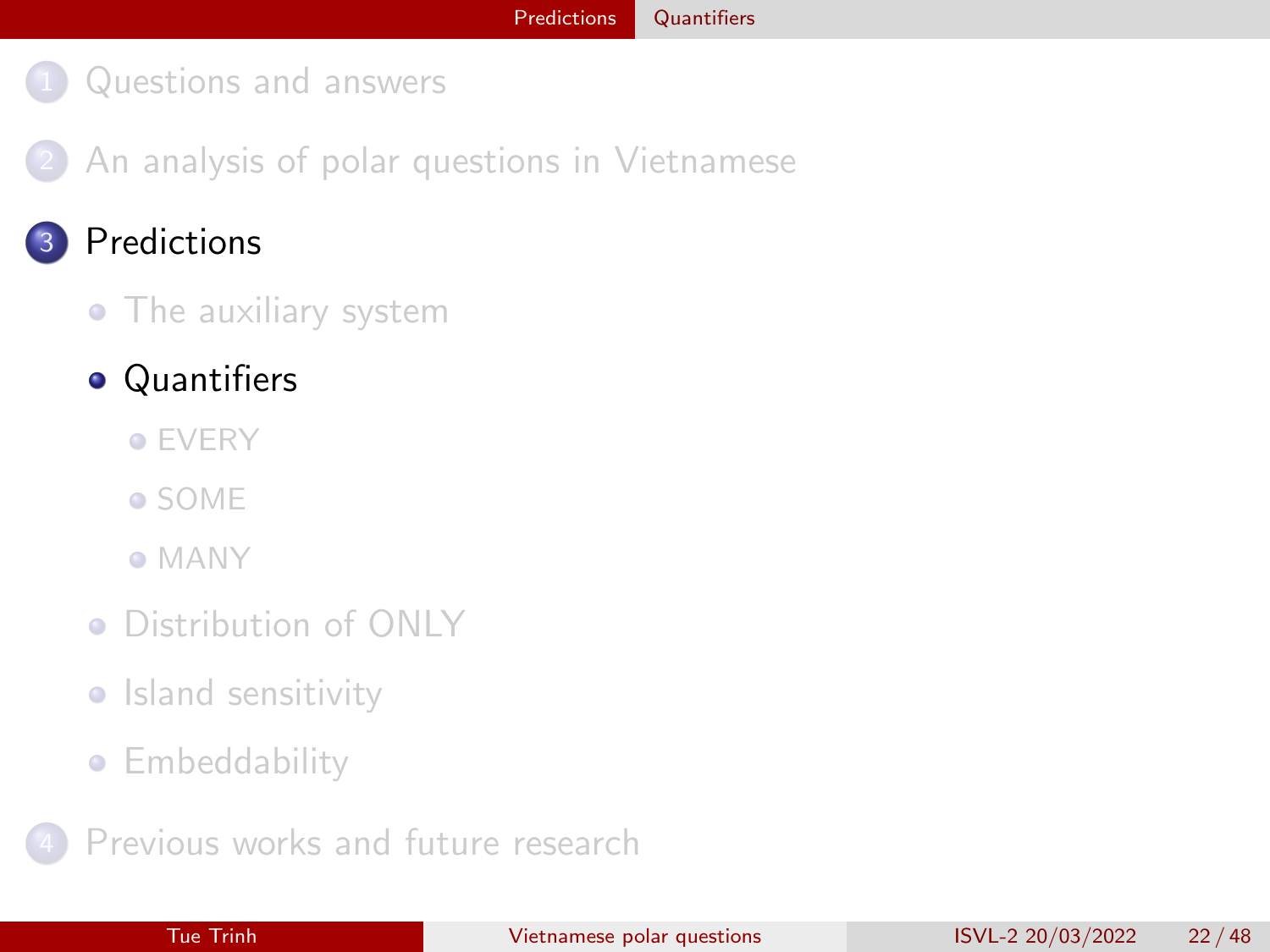<span id="page-23-0"></span>2 [An analysis of polar questions in Vietnamese](#page-7-0)

### **[Predictions](#page-13-0)**

#### • [The auxiliary system](#page-14-0)

### **•** [Quantifiers](#page-22-0)

#### **● [EVERY](#page-23-0)**

- [SOME](#page-27-0)
- [MANY](#page-30-0)
- [Distribution of ONLY](#page-33-0)
- **•** [Island sensitivity](#page-37-0)
- **[Embeddability](#page-41-0)**
- [Previous works and future research](#page-46-0)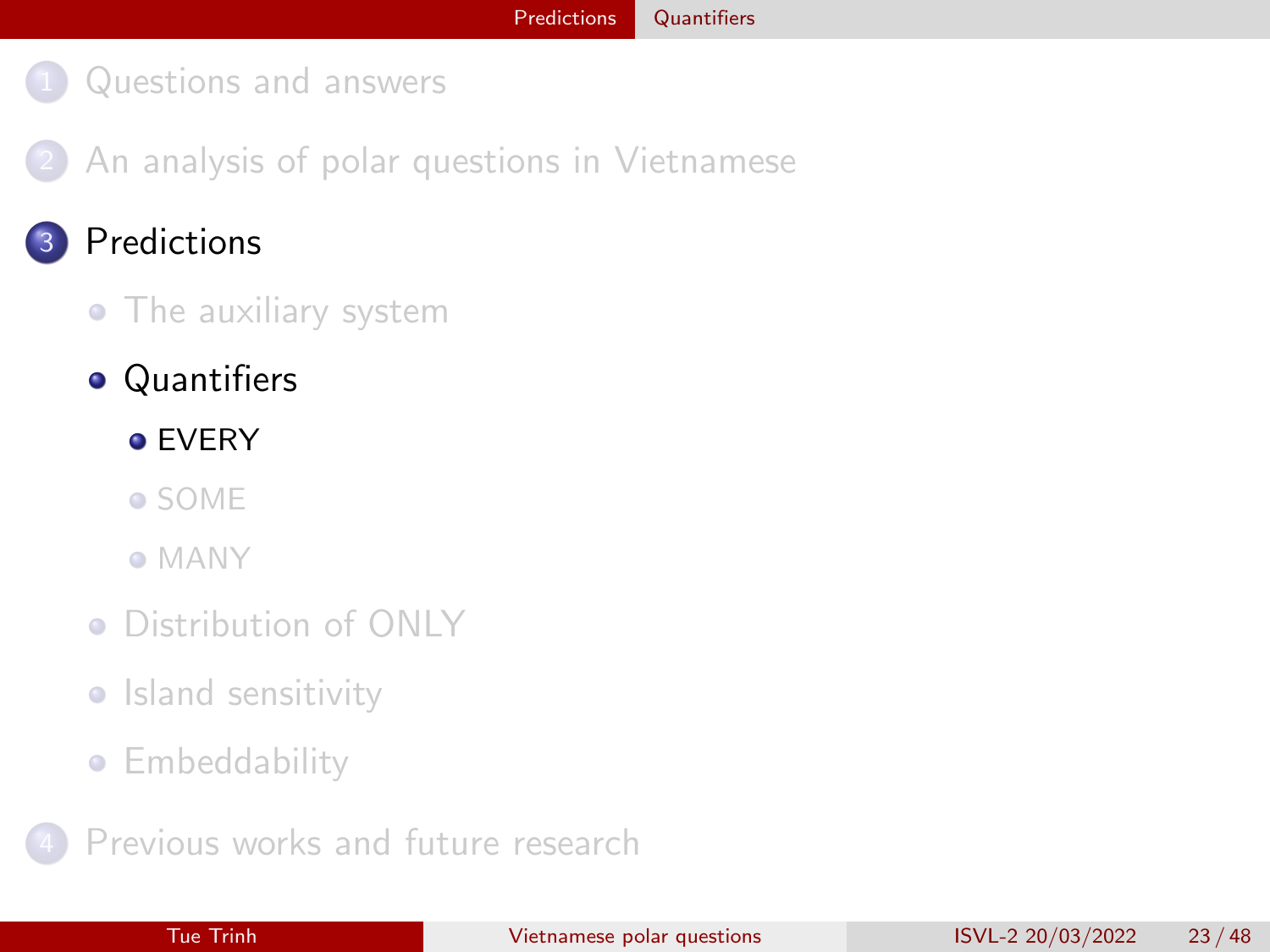# Scope of negation and position of dều

- (32) tất cả mọi người đều đọc sách everyone deu read books ∀xPx
- (33) a. tất cả mọi người đều không đọc sách everyone deu not read books  $\forall x \neg Px$ 
	- b. tất cả mọi người không đều đọc sách everyone not deu read books  $\neg\forall x P x$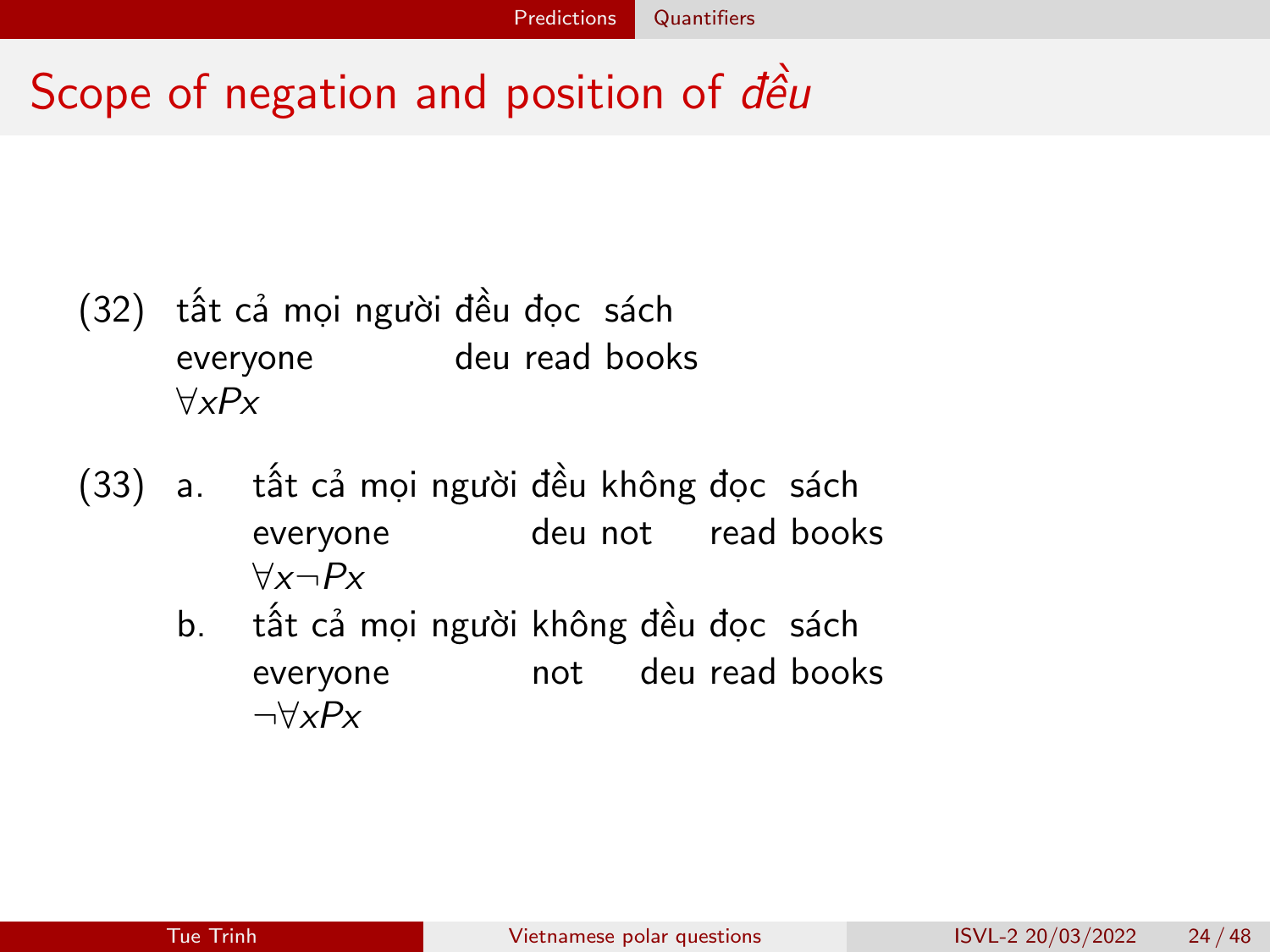# everyone có đều VP không

## (34) tất cả mọi người có đều đọc sách không?

 $(35)$  everyone có deu đọc sách  $= \forall x P x$ everyone **không** deu đọc sách = ¬∀*xP*x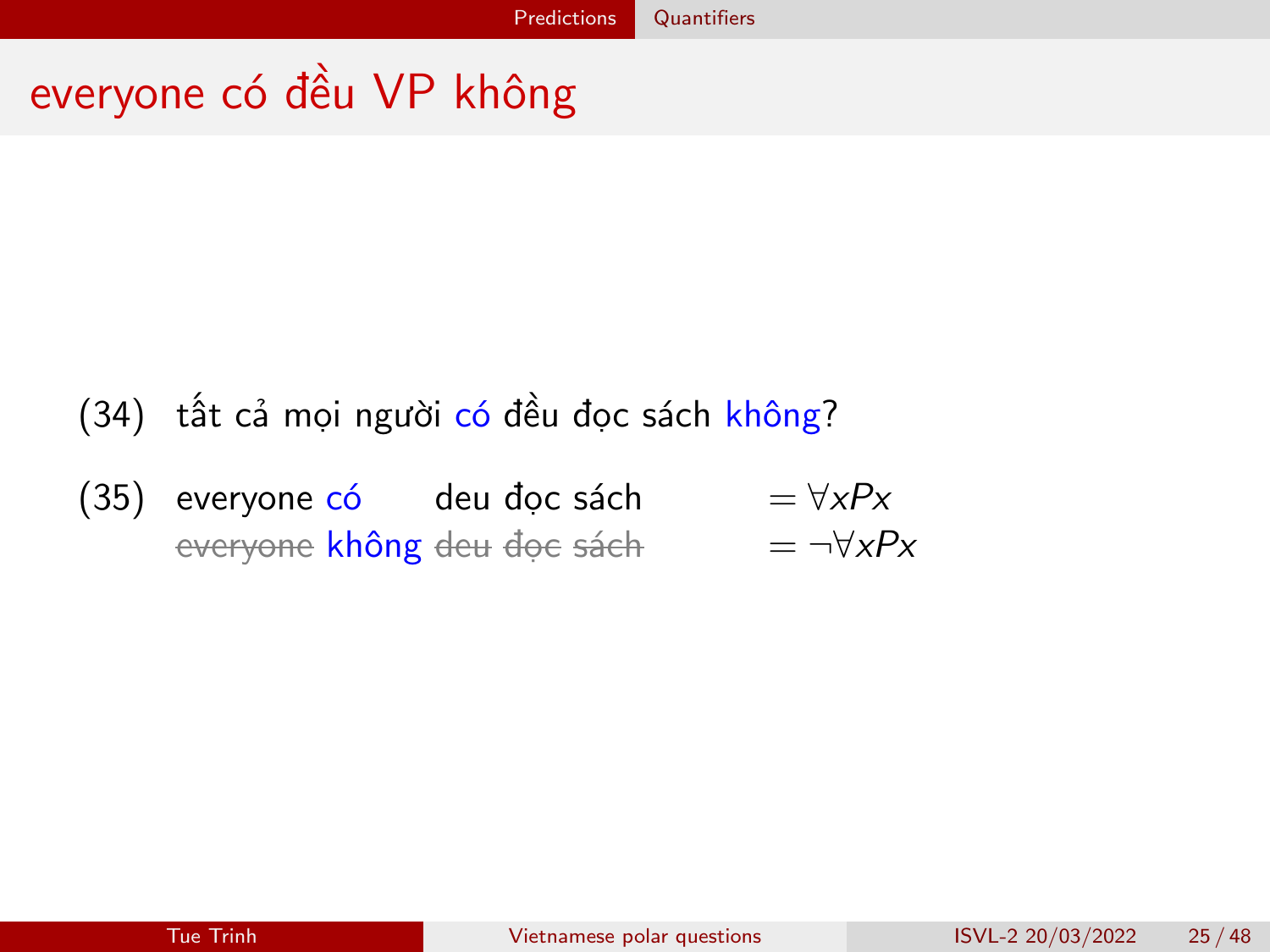# \*everyone đều có VP không

### (36) \*tất cả mọi người đều có đọc sách không?

(37) everyone deu có dọc sách  $= \forall x P x$ everyone deu không đọc sách = ∀x¬Px

Problem:  $S_1 \neq \neg S_2$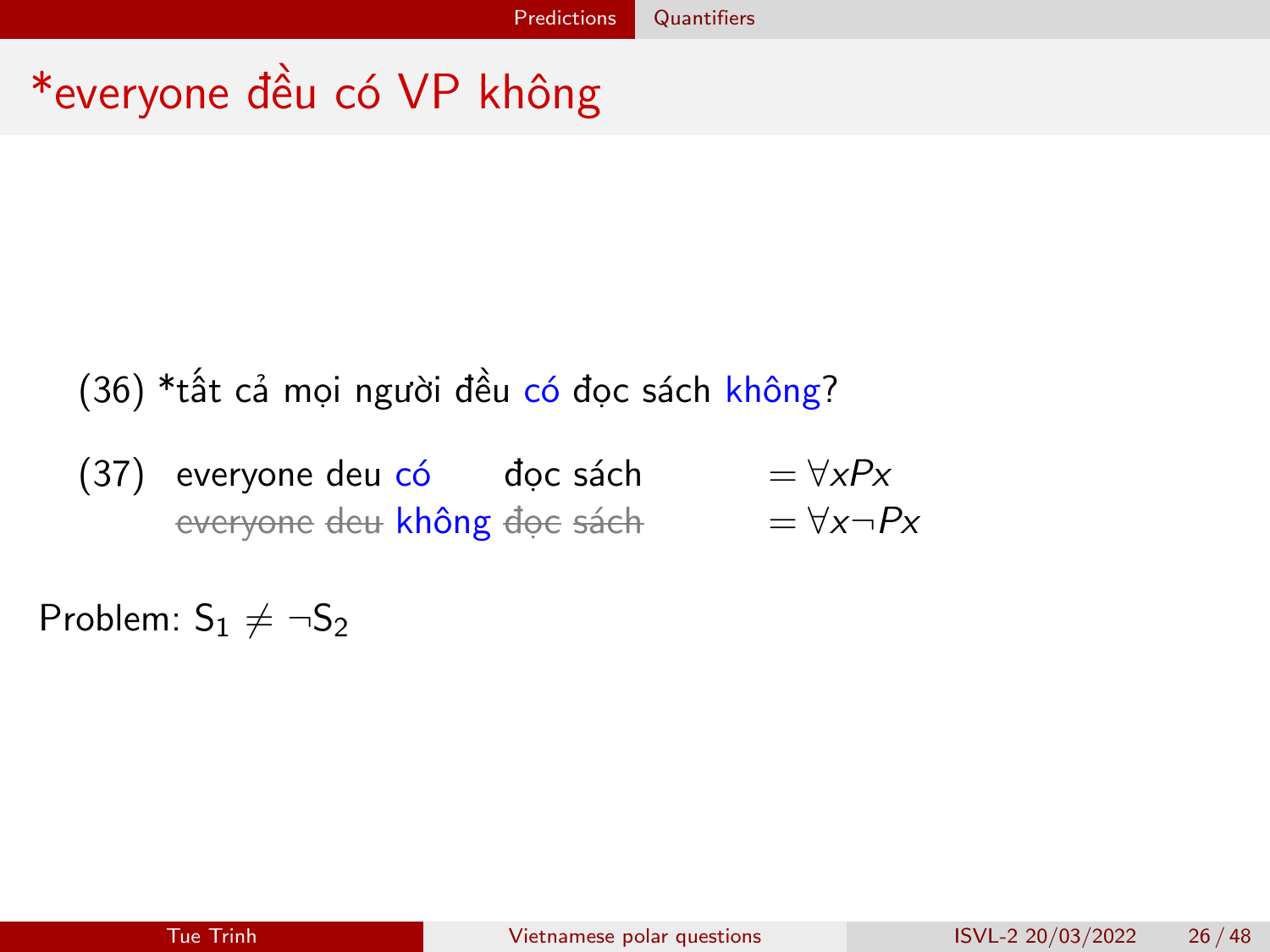<span id="page-27-0"></span>2 [An analysis of polar questions in Vietnamese](#page-7-0)

### **[Predictions](#page-13-0)**

#### • [The auxiliary system](#page-14-0)

### **•** [Quantifiers](#page-22-0)

#### **• [EVERY](#page-23-0)**

[SOME](#page-27-0)

[MANY](#page-30-0)

- [Distribution of ONLY](#page-33-0)
- **•** [Island sensitivity](#page-37-0)
- **[Embeddability](#page-41-0)**

[Previous works and future research](#page-46-0)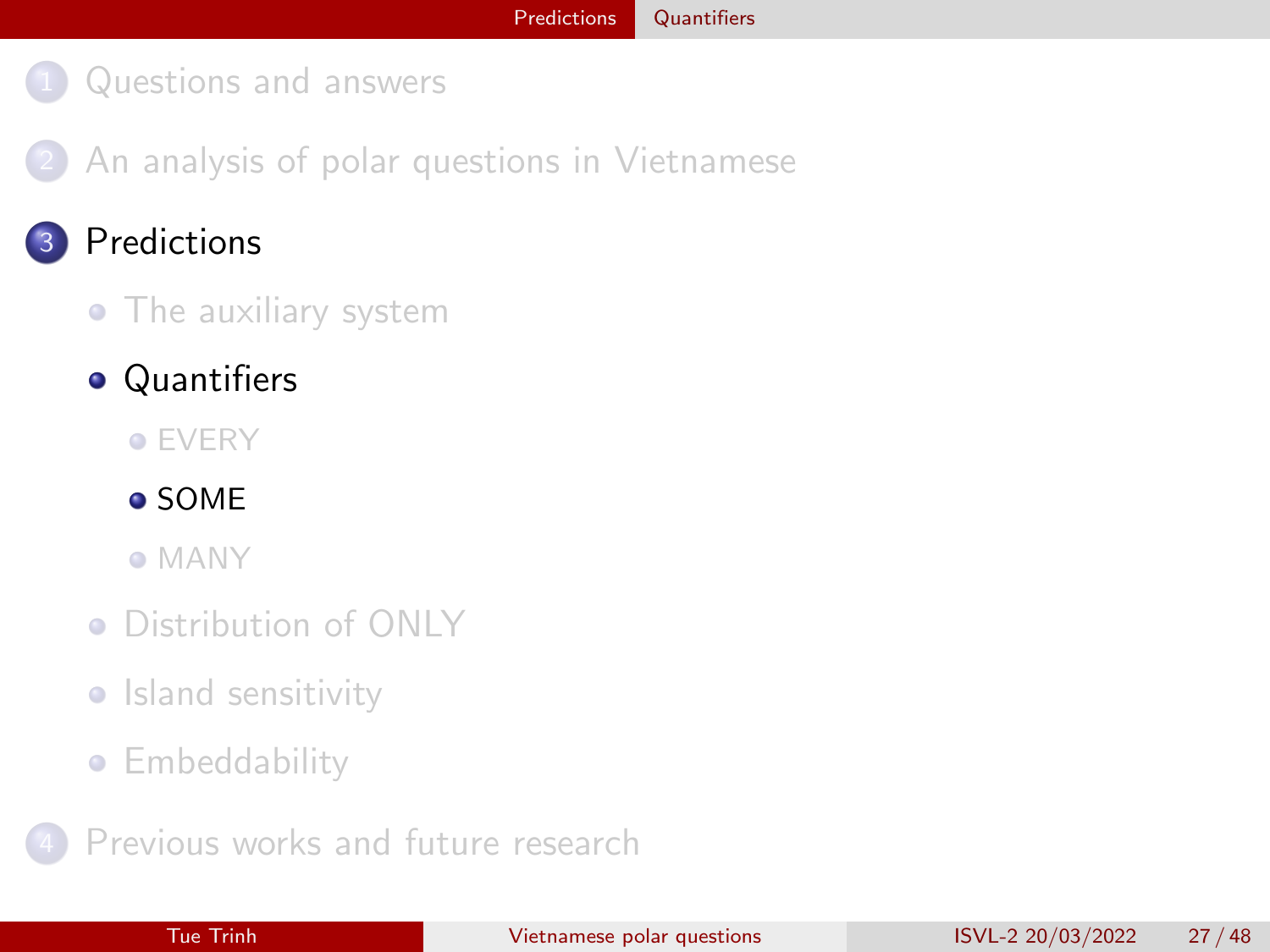# Surface scope

- (38) a. một số người đọc sách some people read books ∃xPx
	- b. một số người không đọc sách some people not read books  $\exists x \neg Px$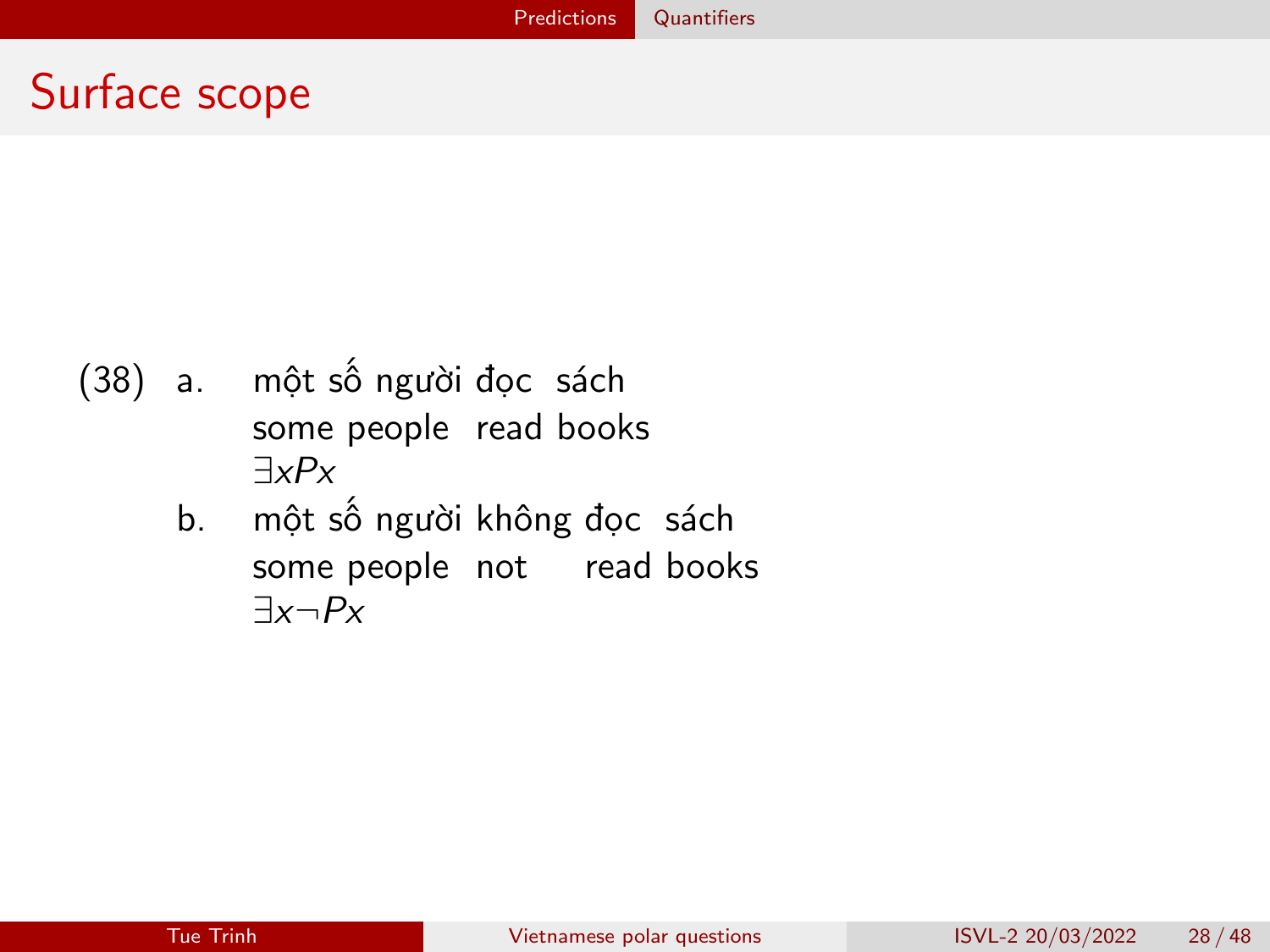# \*some people có VP không

### (39) \*một số người có đọc sách không?

 $(40)$  some people có  $\qquad$  đọc sách $\qquad \qquad =\exists xPx$ some people không đọc sách = ∃x¬Px

Problem:  $S_1 \neq \neg S_2$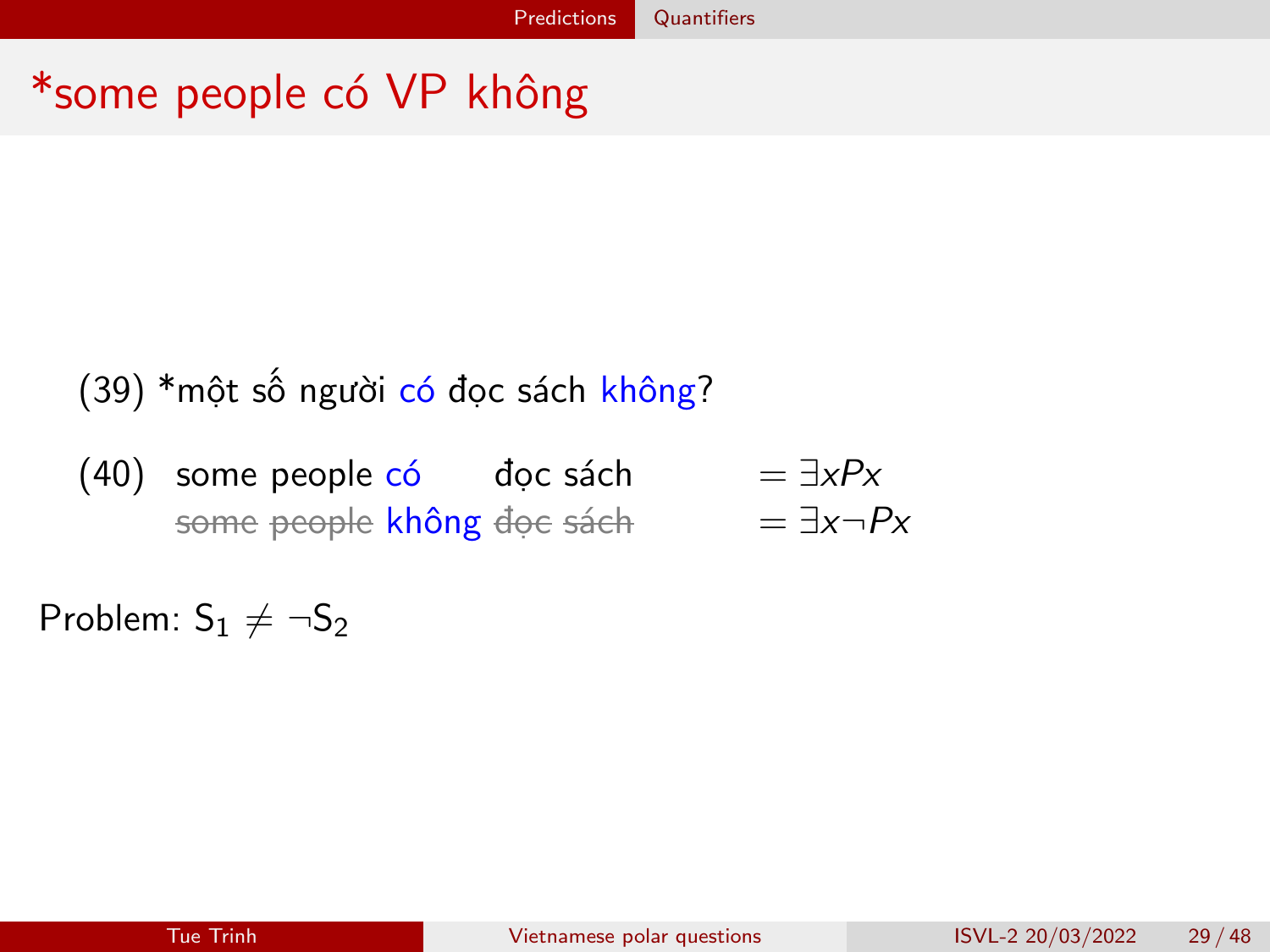<span id="page-30-0"></span>2 [An analysis of polar questions in Vietnamese](#page-7-0)

### **[Predictions](#page-13-0)**

#### • [The auxiliary system](#page-14-0)

### **•** [Quantifiers](#page-22-0)

- **[EVERY](#page-23-0)**
- [SOME](#page-27-0)

#### [MANY](#page-30-0)

- [Distribution of ONLY](#page-33-0)
- **•** [Island sensitivity](#page-37-0)
- **[Embeddability](#page-41-0)**
- [Previous works and future research](#page-46-0)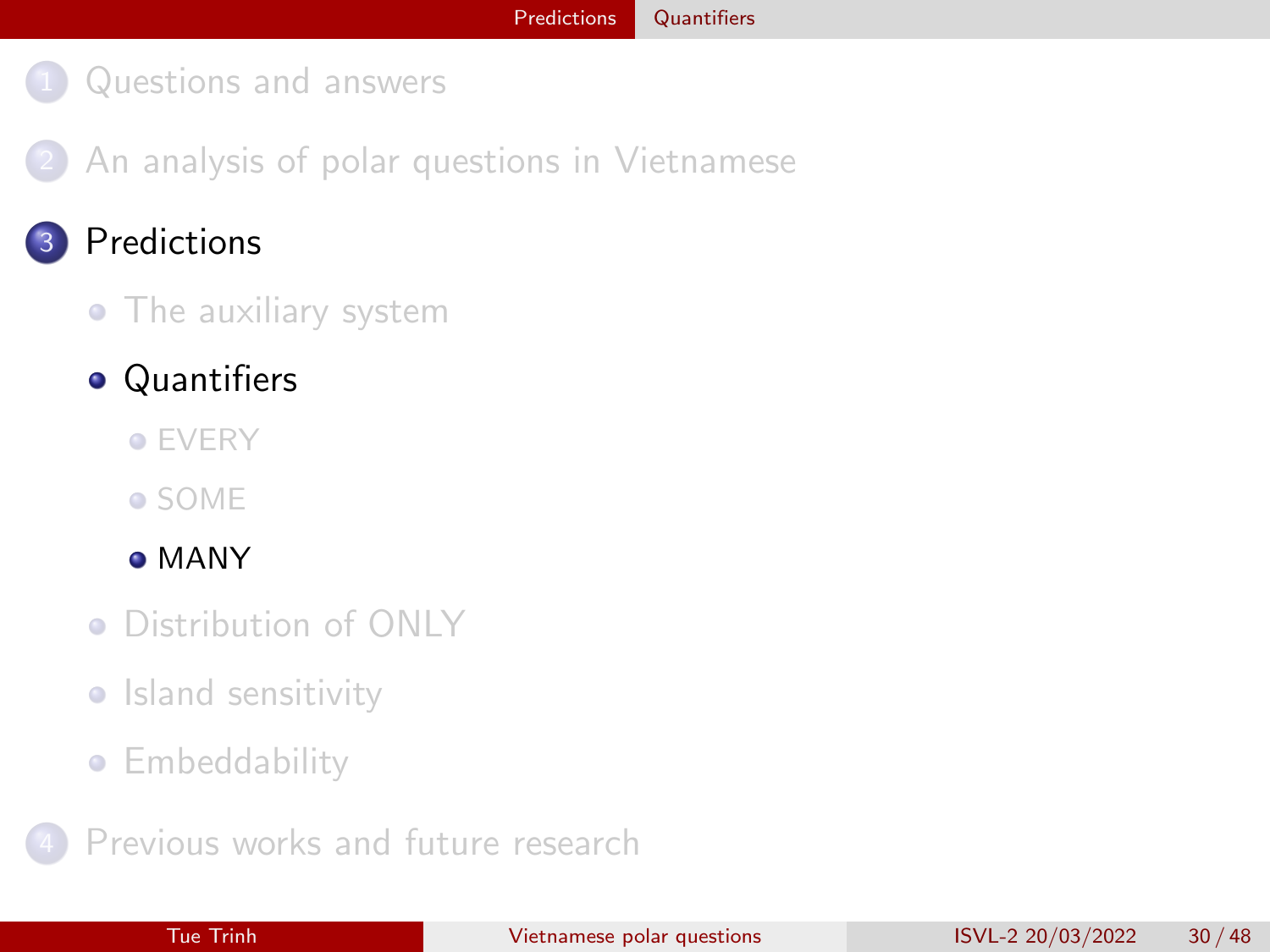# Ambiguity

- (41) a. Nam đọc nhiều sách Nam read many books MxPx
	- b. Nam không đọc nhiều sách Nam not read many books  $\neg MxPx$ ,  $Mx\neg Px$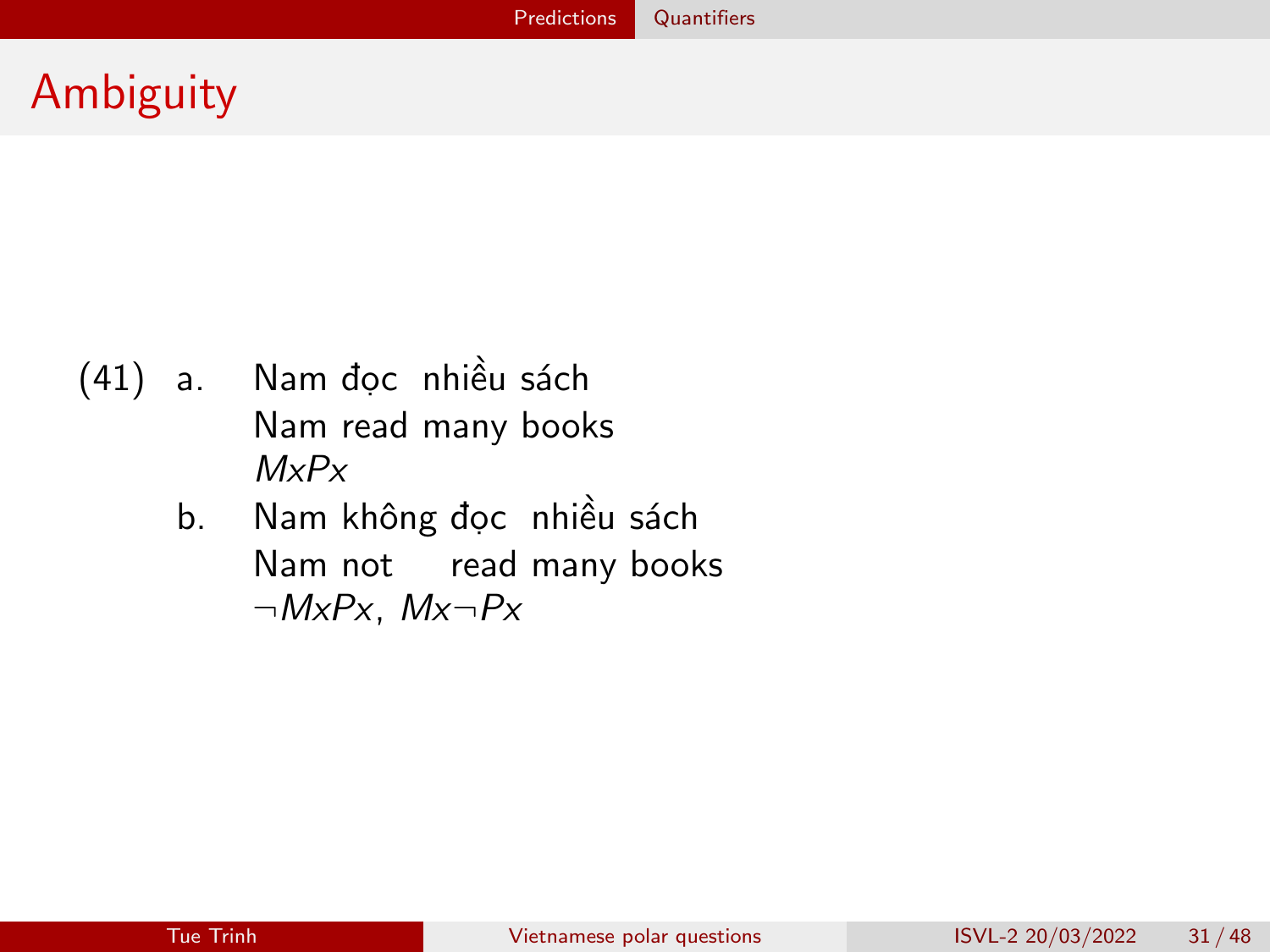# Disambiguation by Q

(42) A: Nam có đọc nhiều sách không? B: Không!  $\neg MxPx$ ,  $*Mx\neg Px$ 

 $\rightarrow$  Q forces S<sub>2</sub> to have the meaning which is the negation of S<sub>1</sub>

(43) Nam có đọc nhiều sách = MxPx Nam không đọc nhieu sách = ¬MxPx, \*Mx¬Px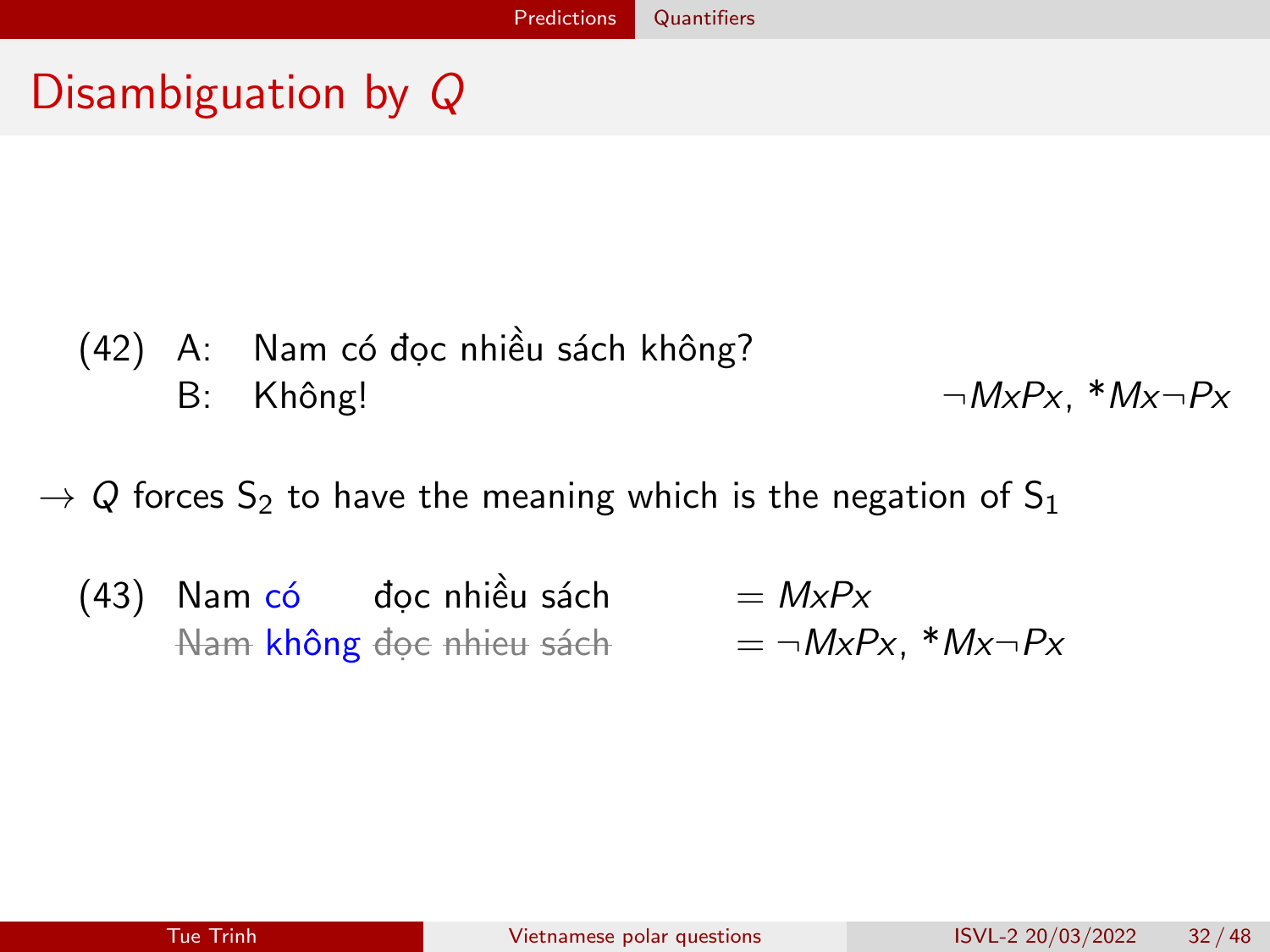<span id="page-33-0"></span>2 [An analysis of polar questions in Vietnamese](#page-7-0)

### **[Predictions](#page-13-0)**

- [The auxiliary system](#page-14-0)
- [Quantifiers](#page-22-0)
	- **[EVERY](#page-23-0)**
	- [SOME](#page-27-0)
	- [MANY](#page-30-0)

### **•** [Distribution of ONLY](#page-33-0)

- **•** [Island sensitivity](#page-37-0)
- **[Embeddability](#page-41-0)**

[Previous works and future research](#page-46-0)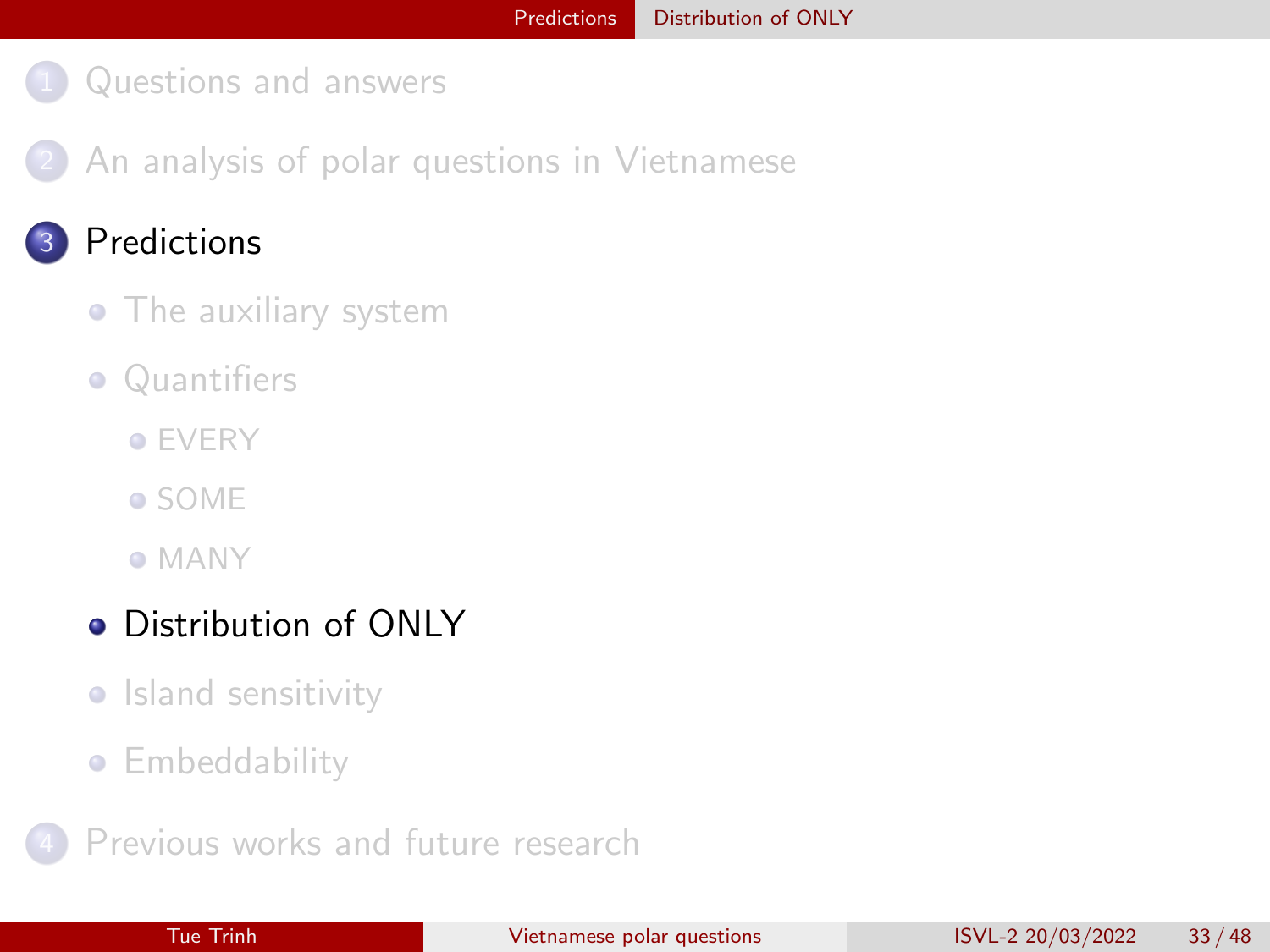### Position and scope

- (44) Nam chỉ đọc sách
	- $=$  Nam has no property other than 'reading books'  $only(p)$
- (45) a. Nam không chỉ đọc sách  $=$  Nam has some property other than 'reading books'  $\lnot$ only(p)
	- b. Nam chỉ không đọc sách
		- $=$  Nam has no property other than 'not reading books'  $only(\neg p)$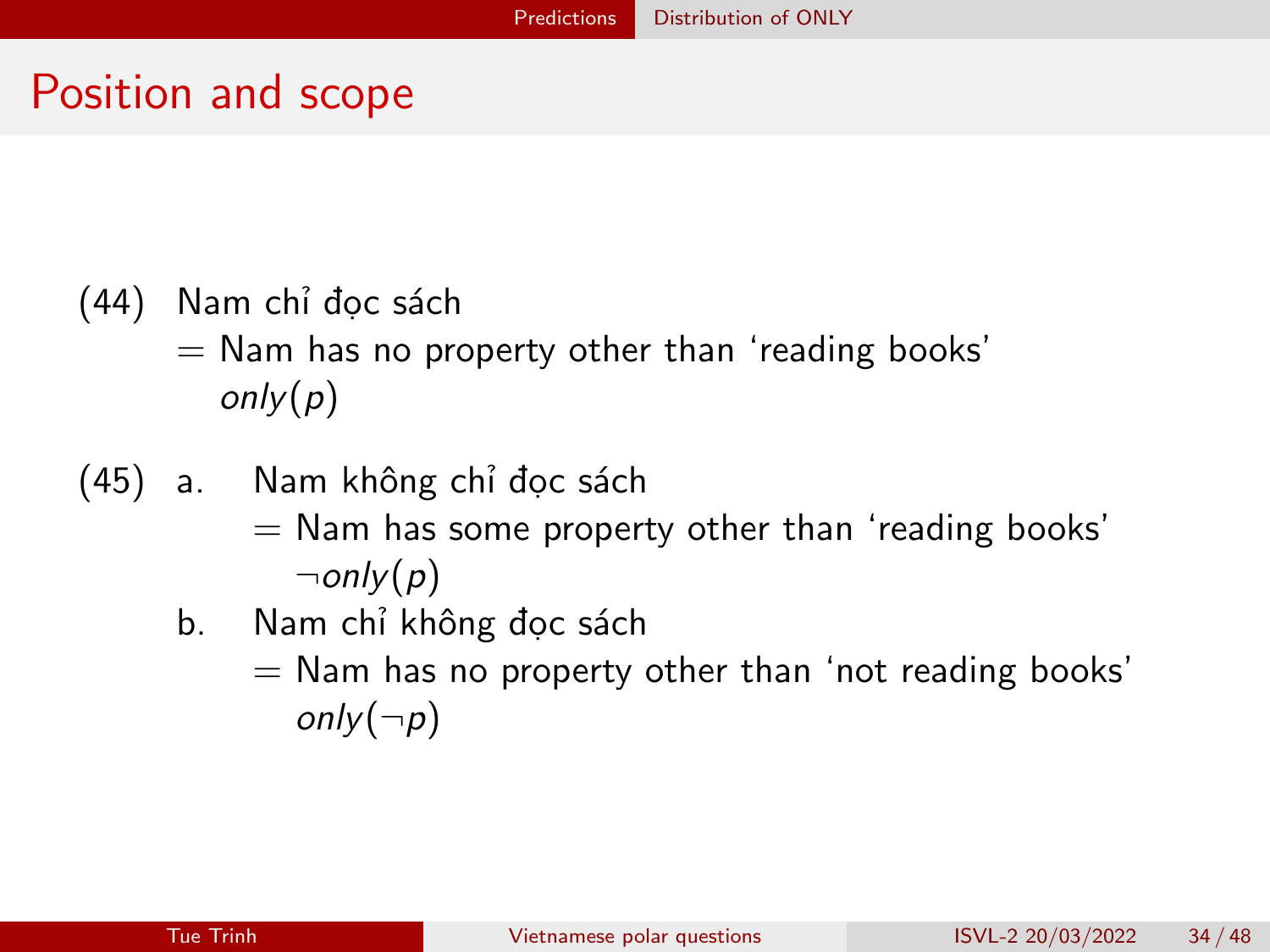# Subj có chỉ VP không

- (46) Nam có chỉ đọc sách không?
- (47) Nam có chỉ đọc sách  $=$  only $(p)$ <del>Nam không chỉ đọc sách  $= \neg only(p)$ </del>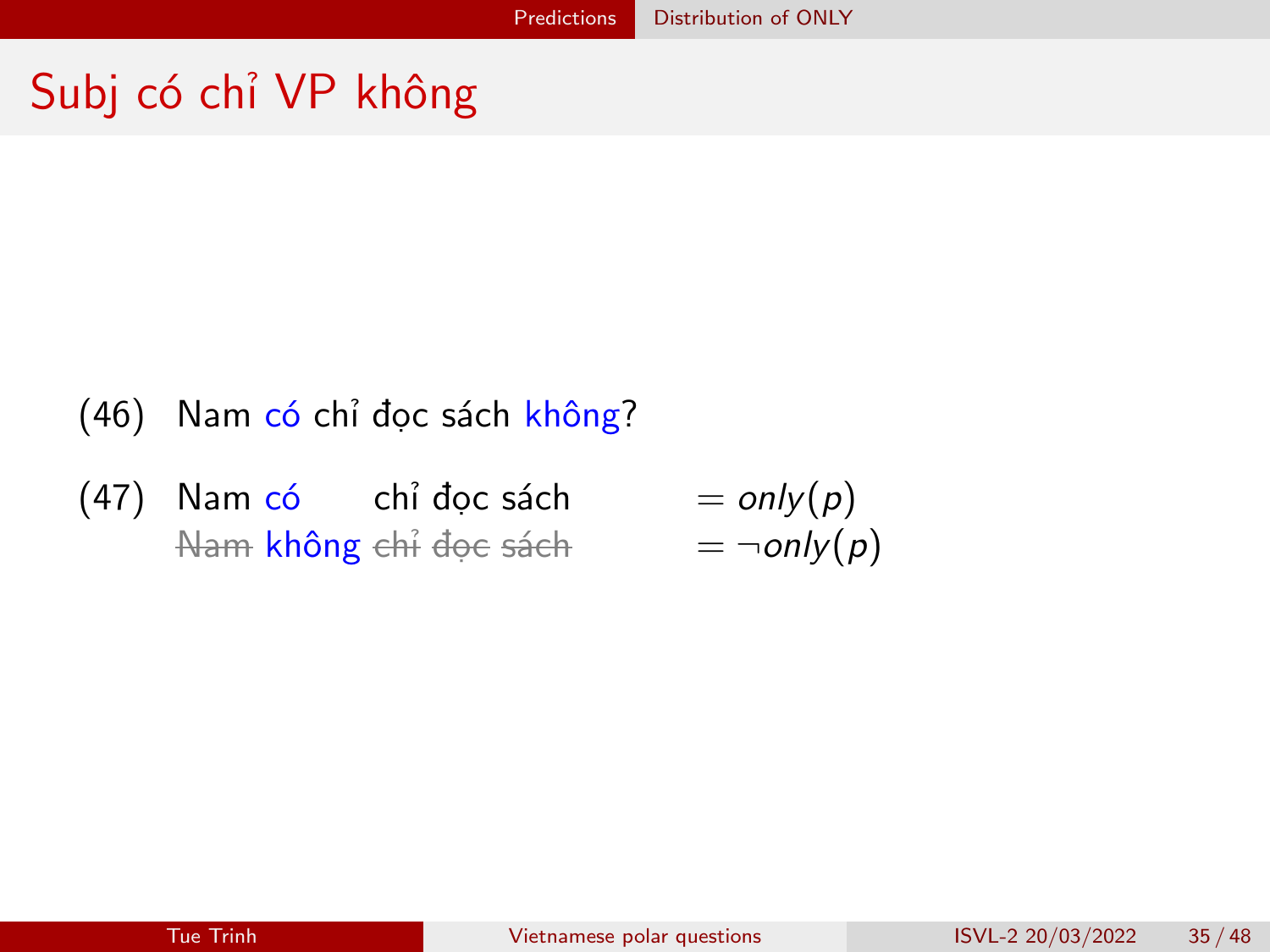# \*Subj chỉ có VP không

| (48) * Nam chỉ có dọc sách không? |                  |             |
|-----------------------------------|------------------|-------------|
| (49) Nam chỉ có                   | dọc sách         | $= only(p)$ |
| Ham ehi không độc sách            | $= only(\neg p)$ |             |

Problem:  $S_1 \neq \neg S_2$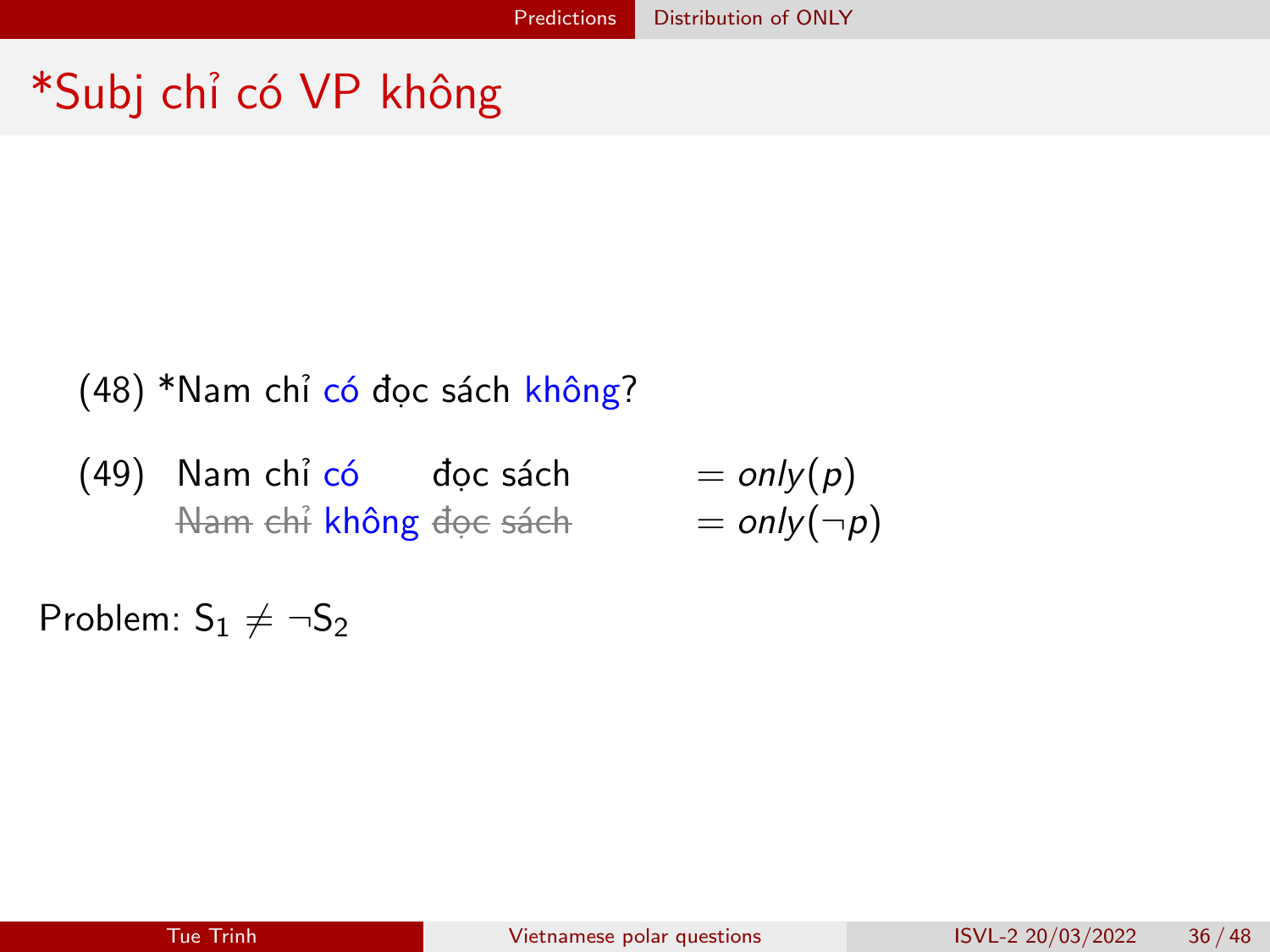<span id="page-37-0"></span>2 [An analysis of polar questions in Vietnamese](#page-7-0)

### **[Predictions](#page-13-0)**

- [The auxiliary system](#page-14-0)
- [Quantifiers](#page-22-0)
	- **[EVERY](#page-23-0)**
	- [SOME](#page-27-0)
	- [MANY](#page-30-0)
- [Distribution of ONLY](#page-33-0)
- [Island sensitivity](#page-37-0)
- **[Embeddability](#page-41-0)**
- [Previous works and future research](#page-46-0)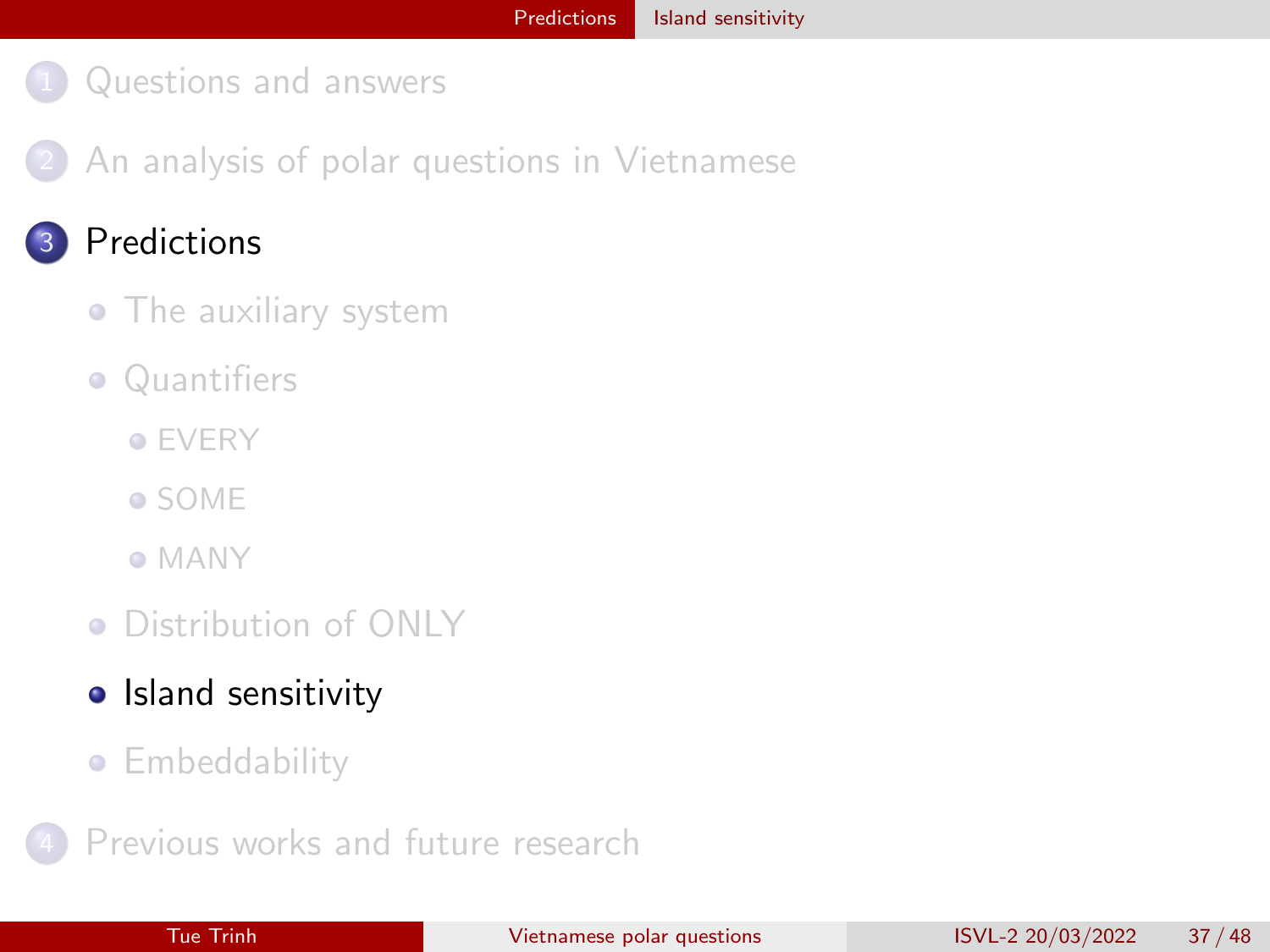# A contrast

- Disjunctive questions can "associate" out of islands while polar questions cannot
- (50) Intended question  $=$  {Nam likes people who do read books, Nam likes people who don't read books}
- (51) Nam thích [<sub>NP</sub> người [ có đọc sách hay <mark>không</mark> đọc sách ]] Nam likes people do read books hay don't read books
- (52) \*Nam thích [<sub>NP</sub> người [ có đọc sách không ]] Nam likes beople do read books don't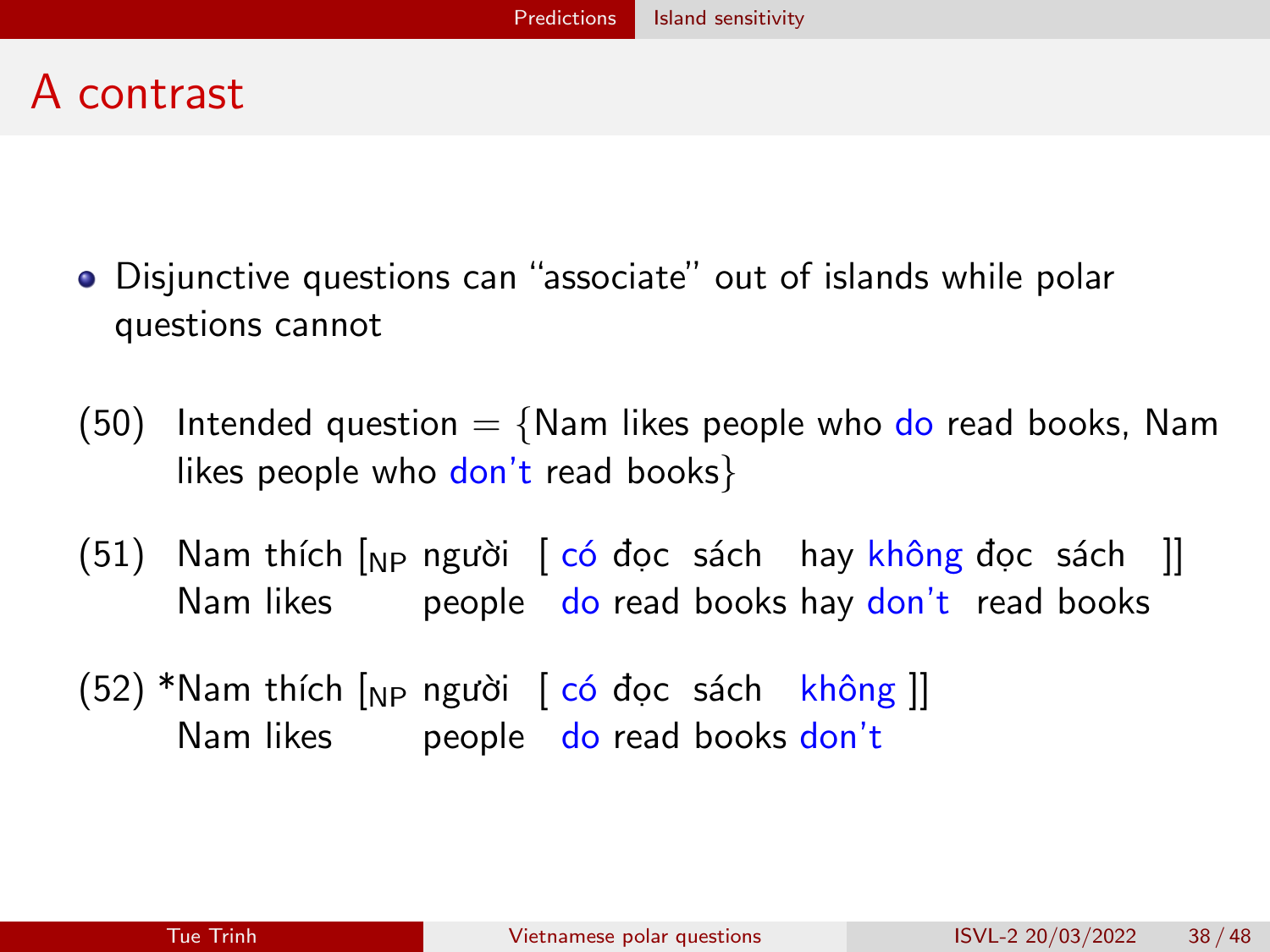# hay has no presupposition

(53) Nam thích [<sub>NP</sub> người [ có đọc sách hay <mark>không</mark> đọc sách ]] Nam likes people do read books hay <u>don't</u> read books

(54) Nam thích [<sub>NP</sub> người [ <mark>có đ</mark>ọc sách]] Nam likes people <mark>do</mark> read books

hay

Nam thích [<sub>NP</sub> người [ <mark>không đọc sách</mark>]] Nam likes people <mark>don't</mark> read books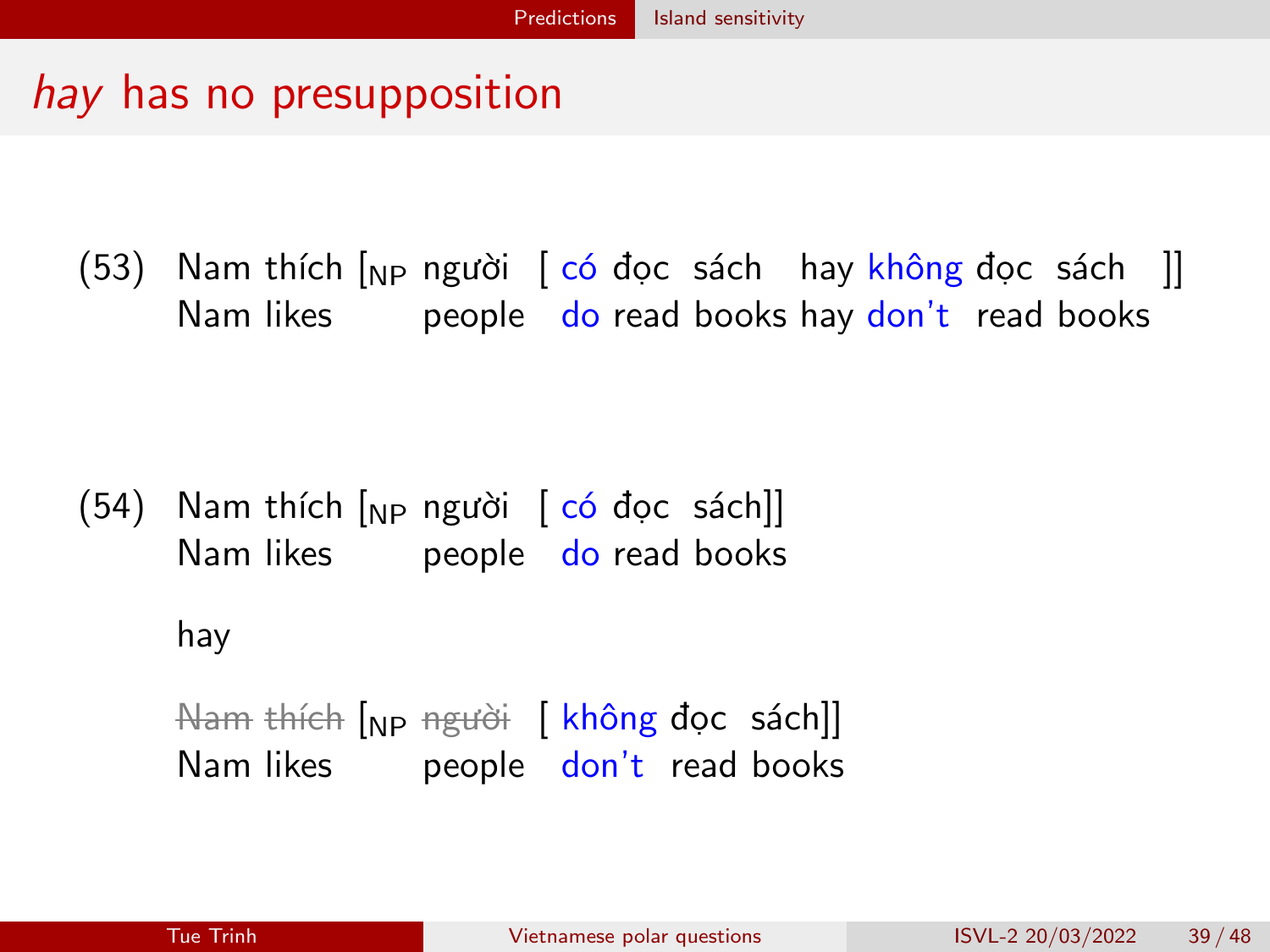# Q presupposes  $S_1 = \neg S_2$

(55) \*Nam thích [<sub>NP</sub> người [ có đọc sách không ]] Nam likes people do read books don't

(56) Nam thích [<sub>NP</sub> người [ <mark>có đ</mark>ọc sách]] Nam likes beople do read books

### Q

Nam thích [<sub>NP</sub> người [ <mark>không</mark> đọc sách]] Nam likes people <mark>don't</mark> read books

Problem:  $S_1 \neq \neg S_2$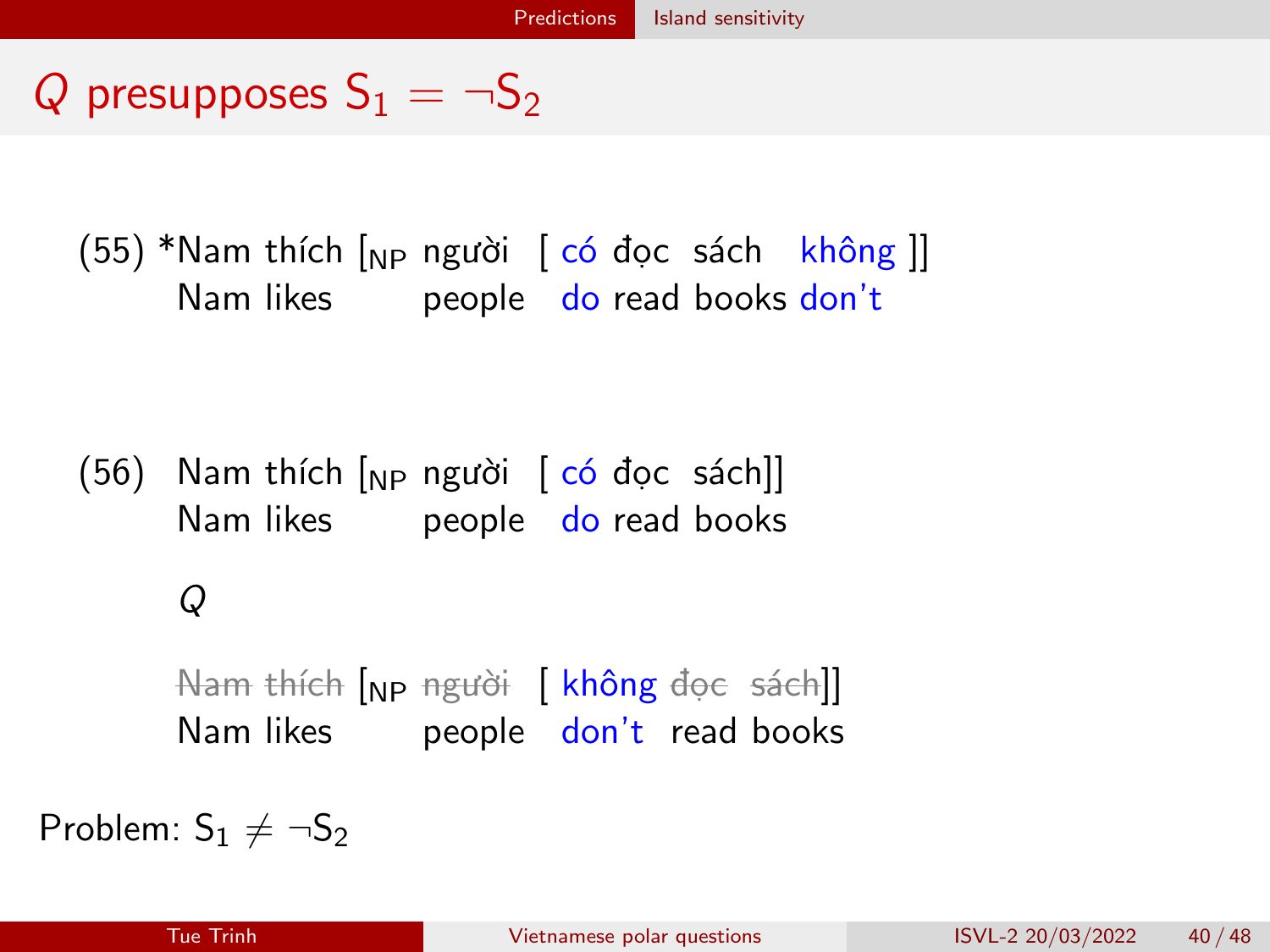<span id="page-41-0"></span>2 [An analysis of polar questions in Vietnamese](#page-7-0)

### **[Predictions](#page-13-0)**

- [The auxiliary system](#page-14-0)
- [Quantifiers](#page-22-0)
	- **[EVERY](#page-23-0)**
	- [SOME](#page-27-0)
	- [MANY](#page-30-0)
- [Distribution of ONLY](#page-33-0)
- [Island sensitivity](#page-37-0)
- **•** [Embeddability](#page-41-0)

[Previous works and future research](#page-46-0)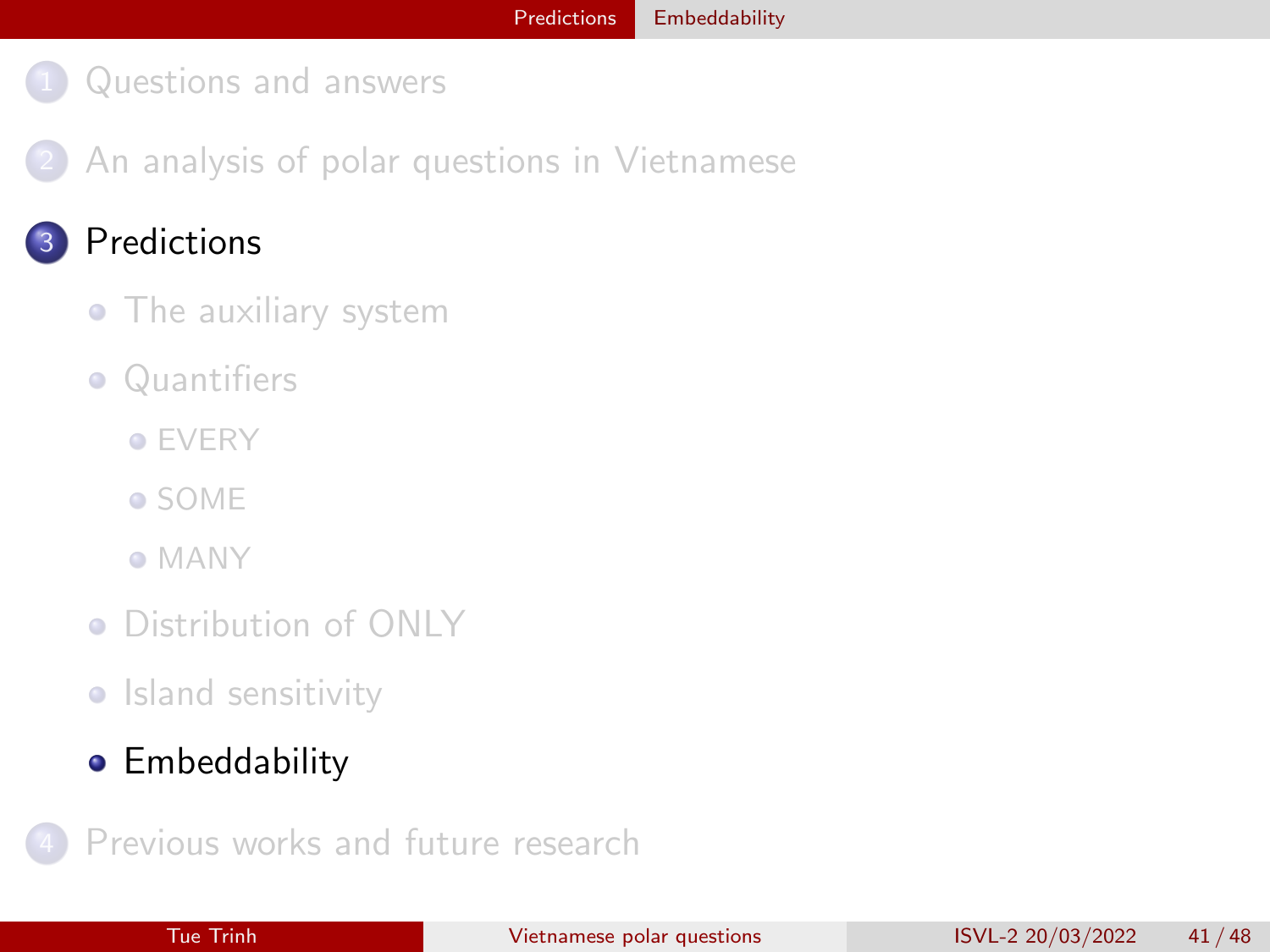# Non-trivial embedding

• Let f be some non-trivial semantic environment, i.e.  $f(p) \neq p$ . We predict the following.



This means polar question cannot associate out of any non-trivial embedded position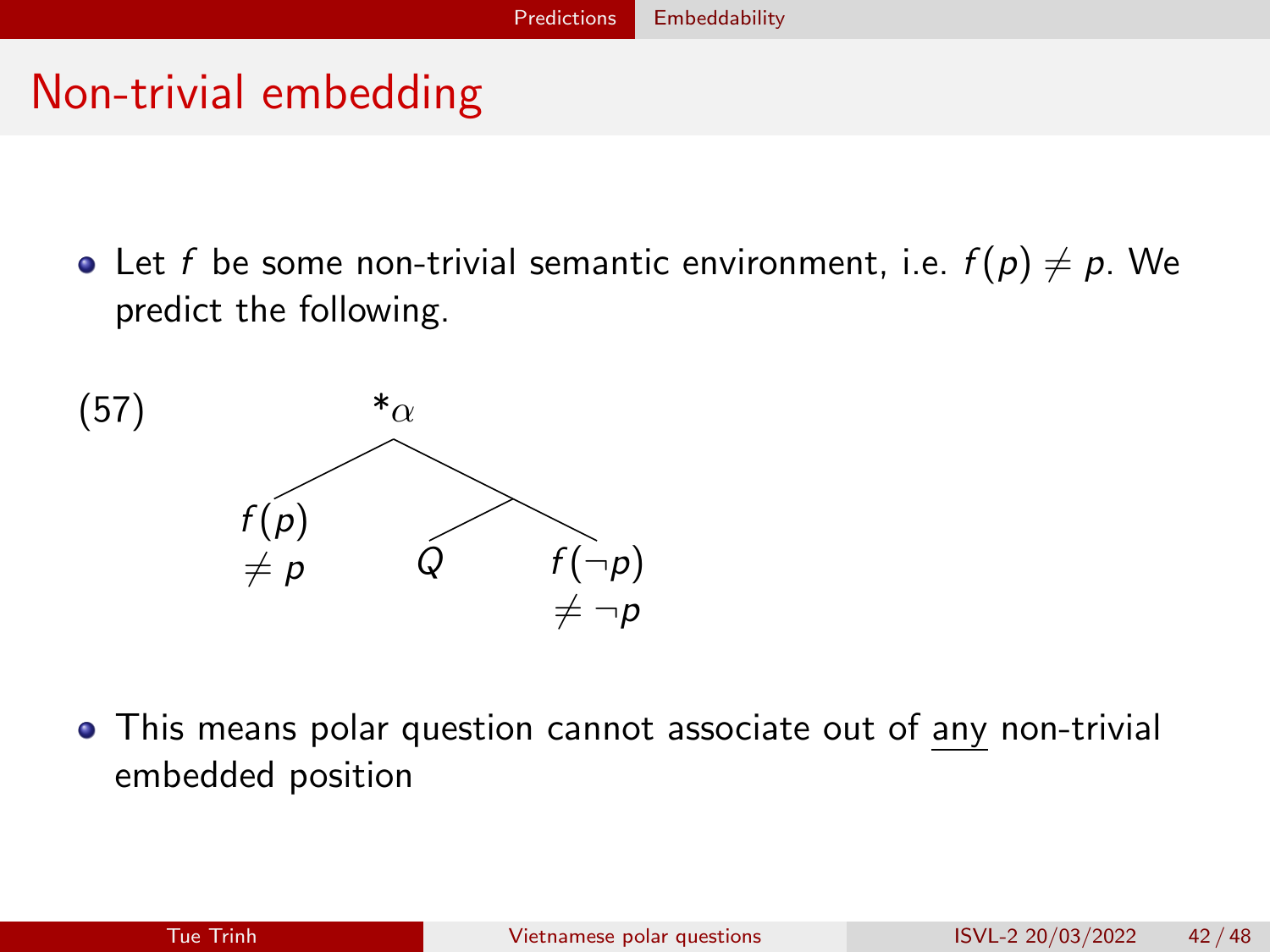# Prediction confirmed

- Intended question  $=$  {Nam wants My to read books, Nam wants My not to read books}
- (58) \*Nam muốn [My có đọc sách không ] Nam want My có read books không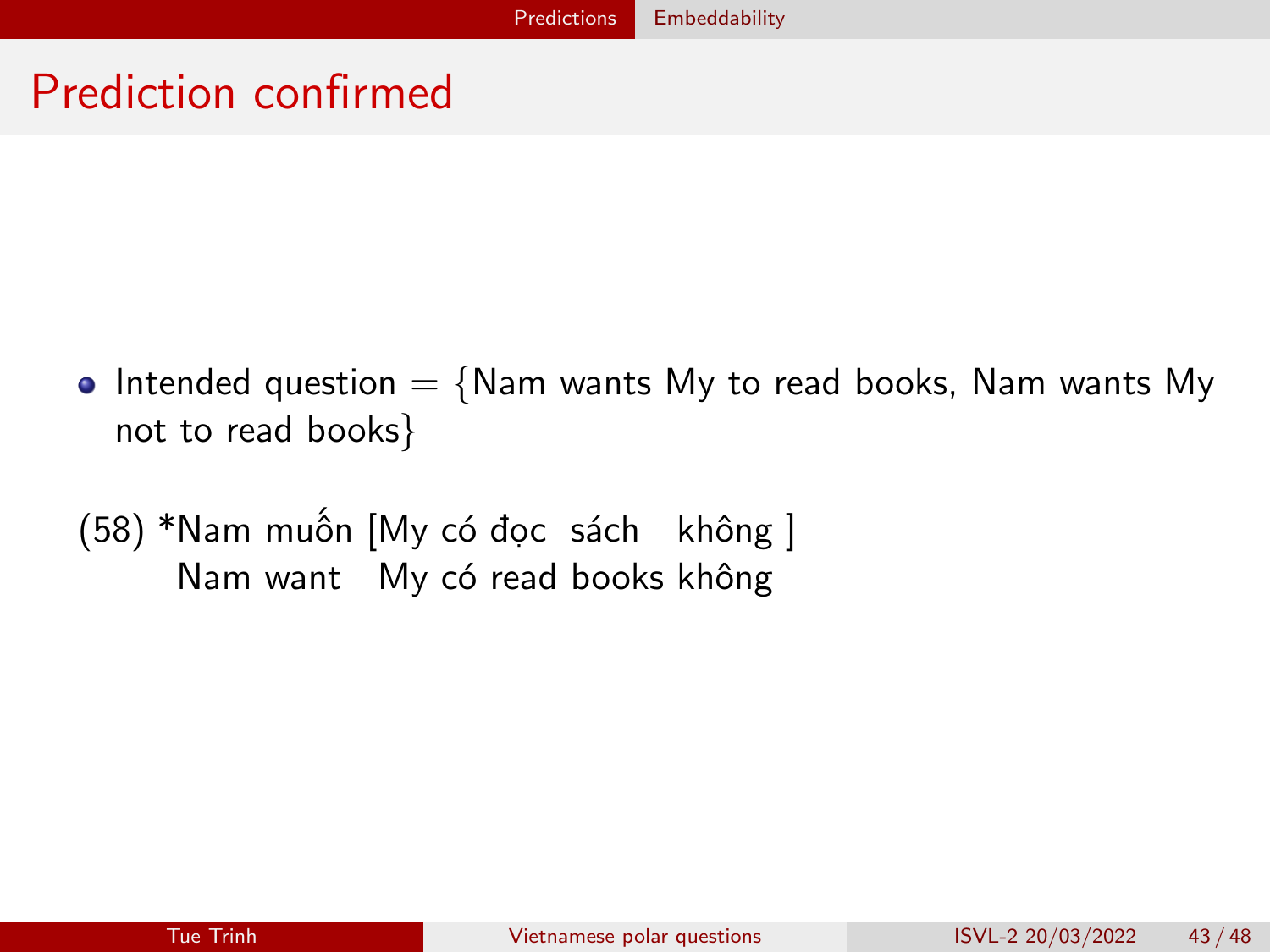# Trivial embedding

• Now let f be a trivial semantic environment, i.e.  $f(p) = p$ . We predict the following.



This means polar question can associate out of trivial embedded positions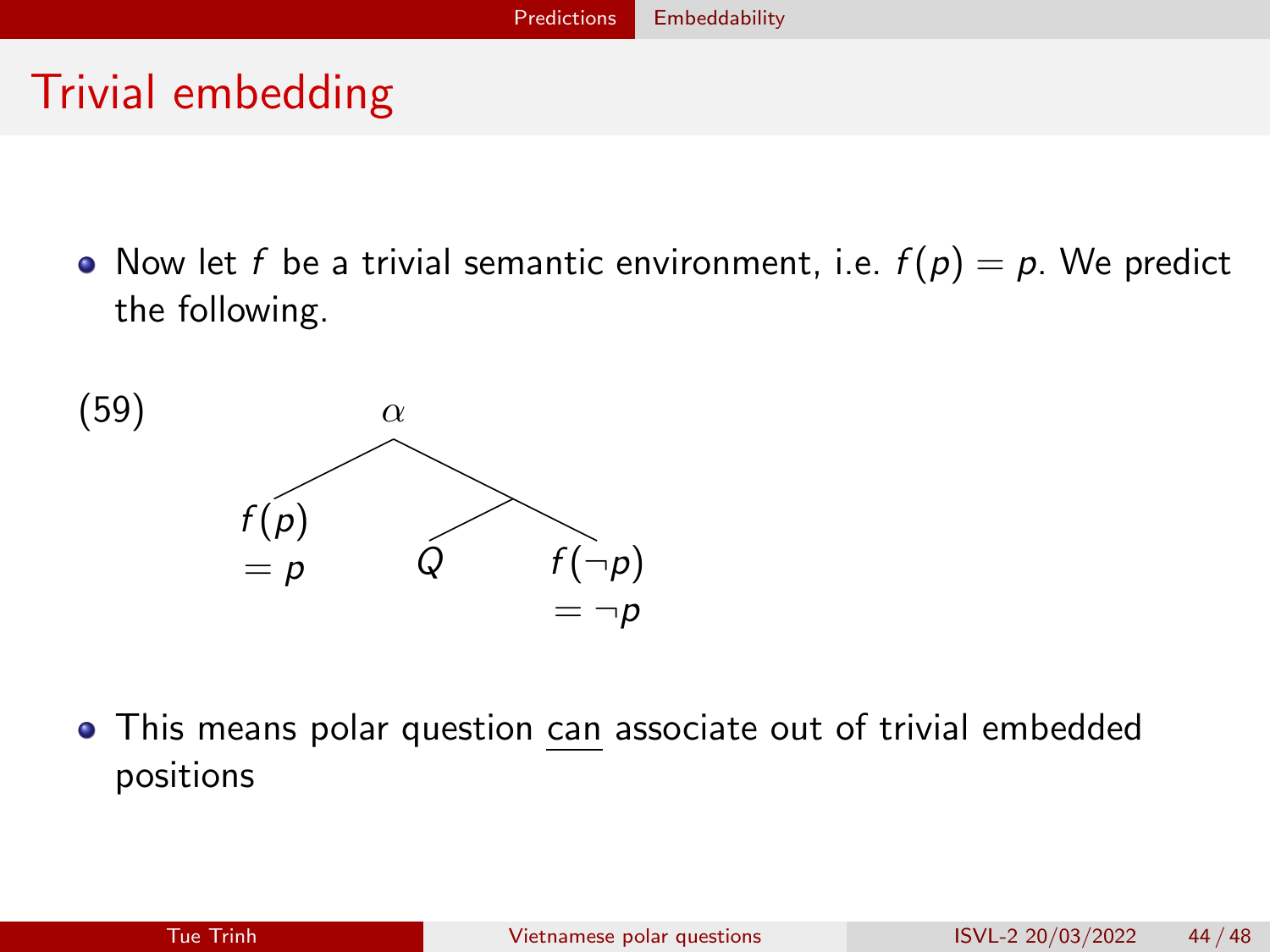# Prediction confirmed

- Intended question  $=$  {It is true that Nam does read books, It is true that Nam doesn't read books}
- (60) Đúng ra là [Nam có đọc sách không ] It is true that Nam <mark>does</mark> read books <mark>doesn't</mark>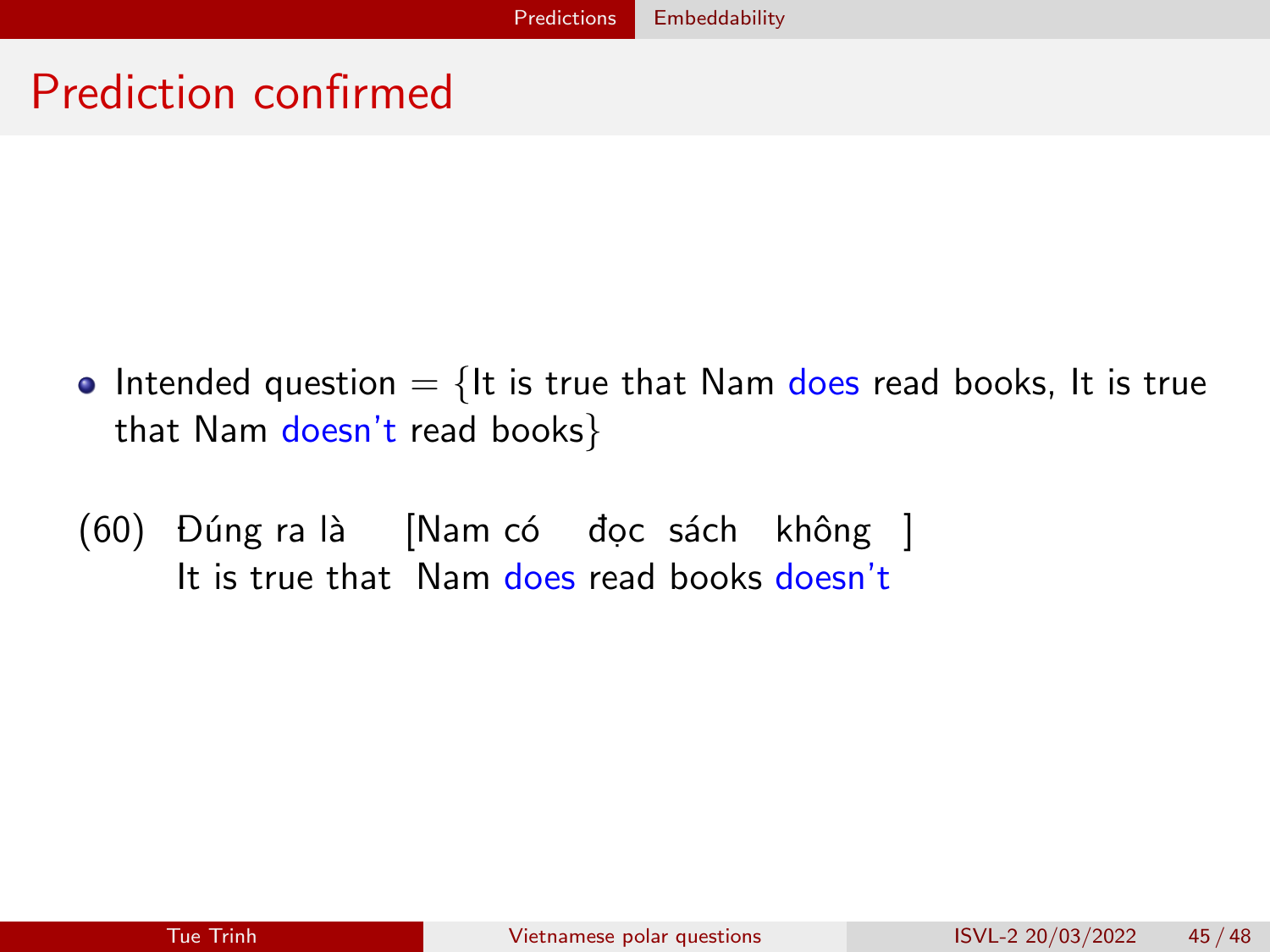- <span id="page-46-0"></span>[An analysis of polar questions in Vietnamese](#page-7-0)
- **[Predictions](#page-13-0)** 
	- [The auxiliary system](#page-14-0)
	- [Quantifiers](#page-22-0)
		- **[EVERY](#page-23-0)**
		- [SOME](#page-27-0)
		- [MANY](#page-30-0)
	- [Distribution of ONLY](#page-33-0)
	- **·** [Island sensitivity](#page-37-0)
	- **[Embeddability](#page-41-0)**

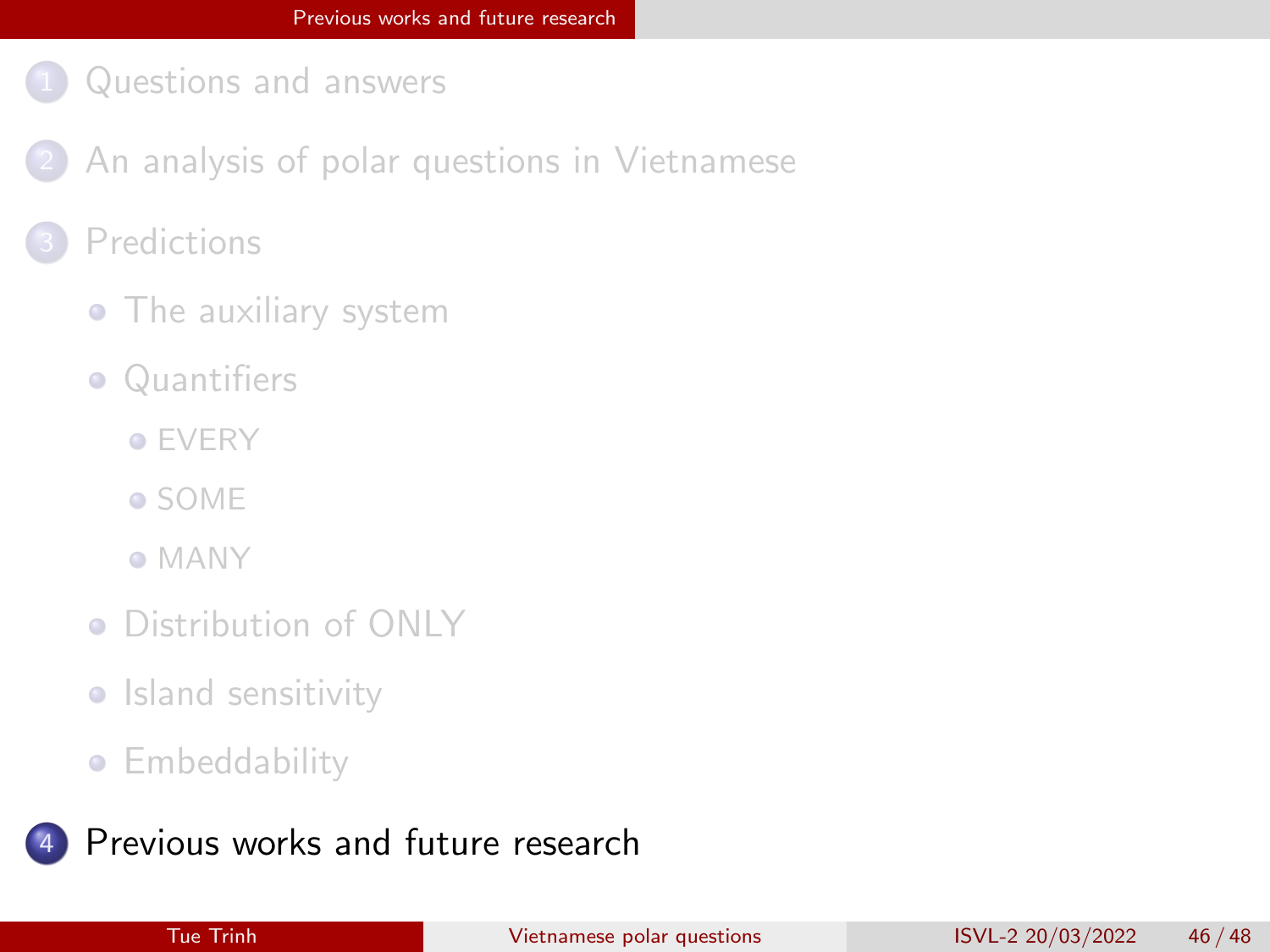### Previous works

- [Trinh \(2005\)](#page-52-7), [Duffield \(2007,](#page-49-1) [2013\)](#page-49-2), [Phan and Duffield \(2019\)](#page-51-5)
	- these works analyze polar question as a monoclausal and not as a biclausal structure
		- have to fit affirmation and negation into one TP
		- have to postulate remnant movements which are unmotivated
	- they do not make a systematic connection between the structure of the question and the structure of its answers
		- fail to assimilate polar questions to wh-questions
		- fail to account for many correlations between facts about polar questions and facts about negated and non-negated declaratives
	- they do not provide a semantically transparent syntax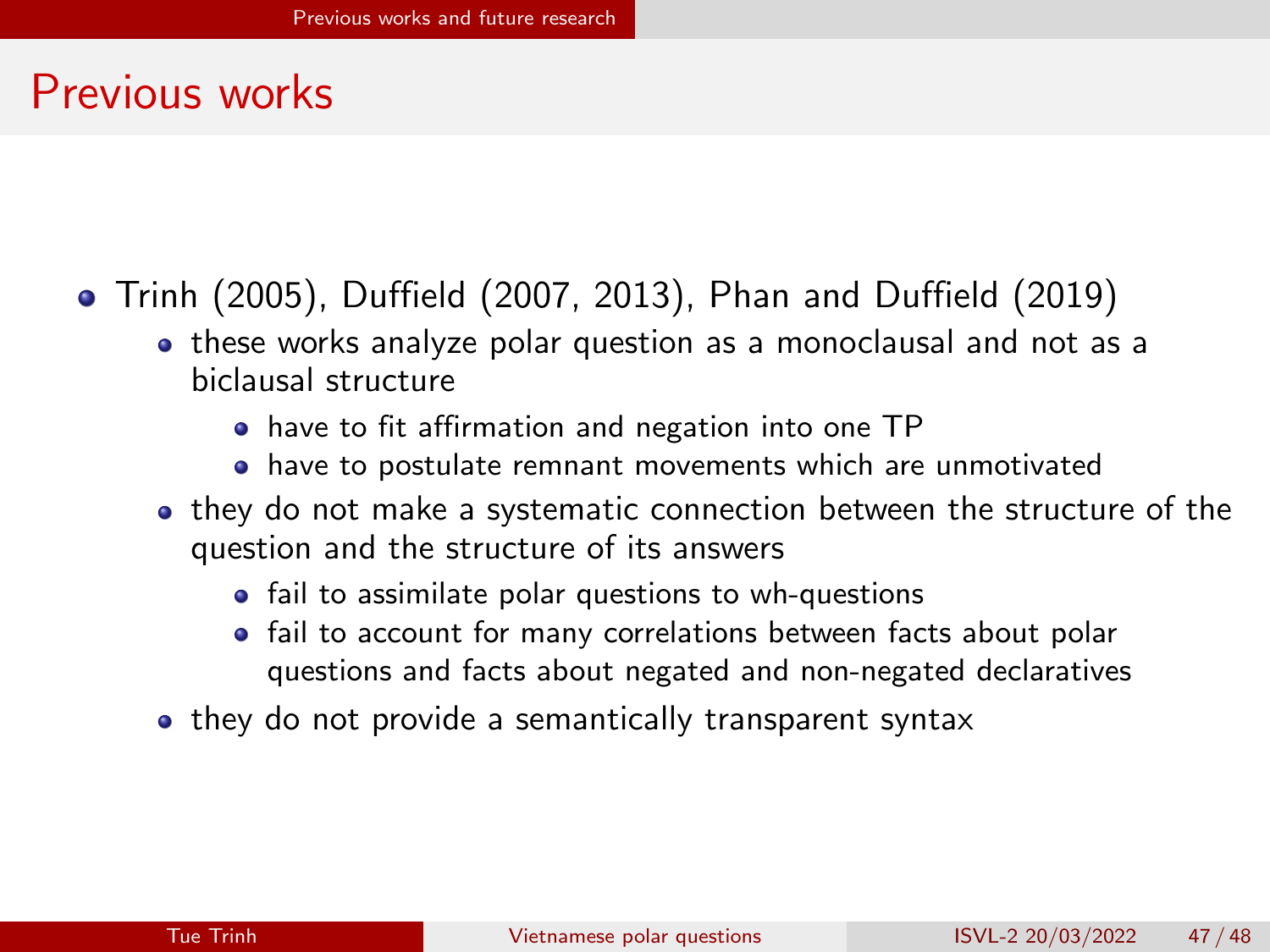### Future research

- work out the semantics of future and preterite tense
- extend the proposal to Chinese A-not-A questions (cf. [Huang, 1981,](#page-50-4) [1982;](#page-50-5) [McCawley, 1994;](#page-51-6) [Tsai, 1994;](#page-53-1) [Biberauer et al., 2014\)](#page-49-3)
- relate the analysis to English polar questions [\(Guerzoni and Sharvit,](#page-50-6) [2014\)](#page-50-6)
- **o** situate the investigation in the wider context of the research on the interface between logic and grammar (cf. [Fintel, 1993;](#page-49-4) [Fox, 2000;](#page-49-5) [Gajewski, 2002;](#page-50-7) [Abrusán, 2007;](#page-49-6) [Magri, 2009;](#page-51-7) [Chierchia, 2013,](#page-49-7) among others)

### Thanks!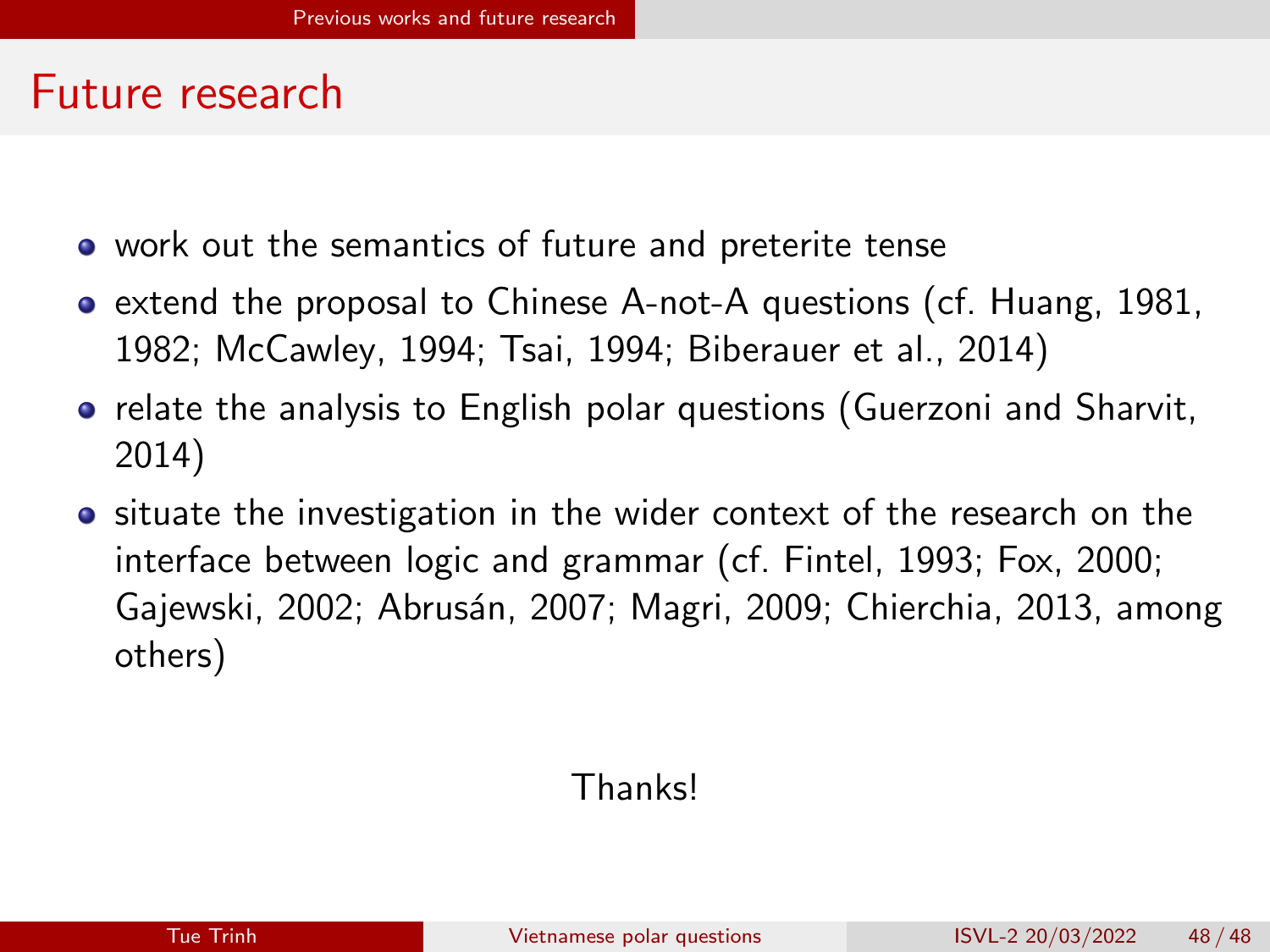<span id="page-49-8"></span><span id="page-49-6"></span>Abrusán, Martha. 2007. Contradiction and Grammar: the Case of Weak Islands. Doctoral Dissertation, MIT.

- <span id="page-49-3"></span>Biberauer, Theresa, Anders Holmberg, and Ian Roberts. 2014. A syntactic universal and its consequences. Linguistic Inquiry 45:169–225.
- <span id="page-49-7"></span>Chierchia, Gennaro. 2013. Logic in grammar. Oxford: Oxford University Press.
- <span id="page-49-0"></span>den Dikken, Marcel. 2002. Direct and parasitic polarity item licensing. The Journal of Comparative Germanic Linguistics 5:35–66.
- <span id="page-49-1"></span>Duffield, Nigel. 2007. Aspects of Vietnamese clausal structure: separating tense from assertion. Linguistics 45:765–814.
- <span id="page-49-2"></span>Duffield, Nigel. 2013. On the head-initiality of Vietnamese clauses. In Linguistics of Vietnamese: An International Survey, ed. Daniel Hole, 127–155. Berlin: Mouton de Gruyter.
- <span id="page-49-4"></span>Fintel, Kai von. 1993. Exceptive constructions. Natural Language Semantics 1:123–148.

<span id="page-49-5"></span>Fox, Danny. 2000. Economy and semantic interpretation. Cambridge, Massachusetts: MIT Press.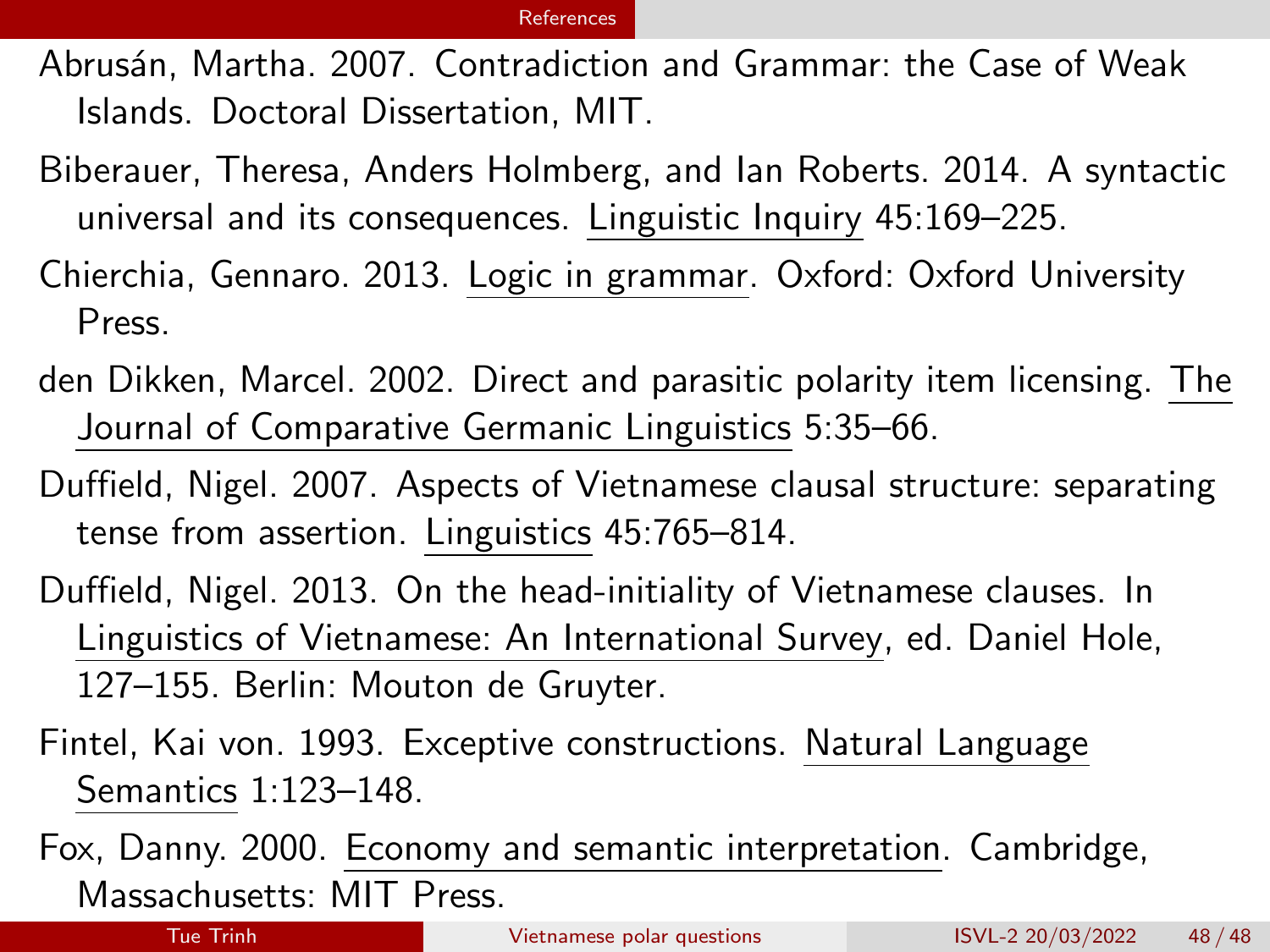<span id="page-50-2"></span>Fox, Danny, and Roni Katzir. 2011. On the characterization of alternatives. Natural Language Semantics 19:87–107.

<span id="page-50-7"></span>Gajewski, Jon. 2002. L-analyticity and natural language. Manuscript, MIT.

- <span id="page-50-1"></span>Groenendijk, Jeroen, and Martin Stokhof. 1984. Studies on the Semantics of Questions and the Pragmatics of Answers. Doctoral Dissertation, University of Amsterdam.
- <span id="page-50-6"></span>Guerzoni, Elena, and Yael Sharvit. 2014. Whether or not anything but not Whether anything or not. In The Art and Craft of Semantics: A Festschrift for Irene Heim, 199–224. MITPWL.
- <span id="page-50-0"></span>Hamblin, Charles Leonard. 1958. Questions. The Australasian Journal of Philosophy 36:159 – 168.
- <span id="page-50-3"></span>Horn, Laurence R. 1972. On the semantic properties of the logical operators in English. Doctoral Dissertation, UCLA.
- <span id="page-50-4"></span>Huang, C.-T. James. 1981. Move Wh in a language without Wh movement. The Linguistic Review 1:369–416.

<span id="page-50-5"></span>Huang, C.-T. James. 1982. Logical relations in Chinese and the theory of grammar. Doctoral Dissertation, Massachusetts Institute of Technology.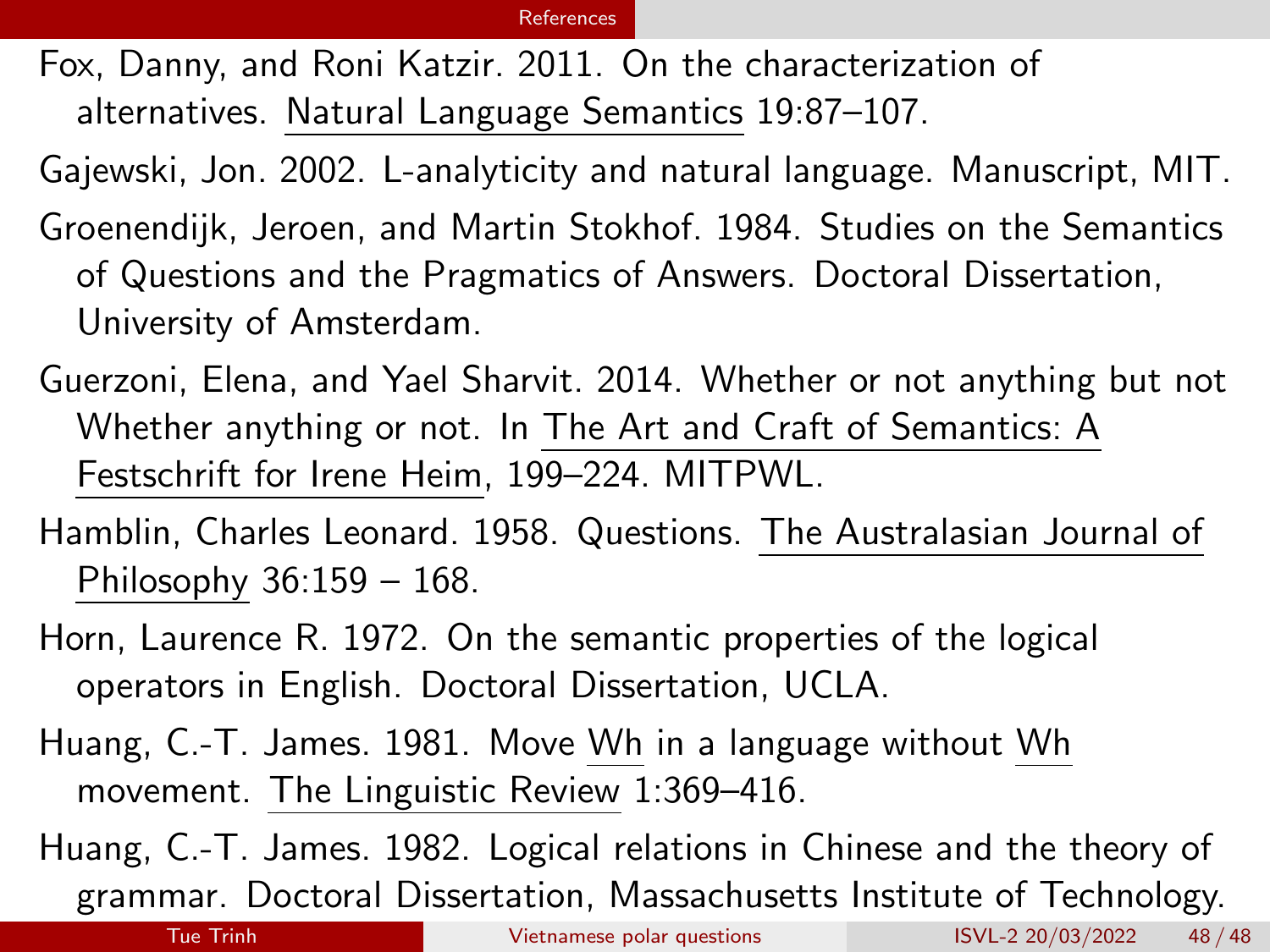#### [References](#page-49-8)

<span id="page-51-0"></span>Karttunen, Lauri. 1977. Syntax and semantics of questions. Linguistics and Philosophy 1:3–44.

- <span id="page-51-1"></span>Katzir, Roni. 2007. Structurally-defined alternatives. Linguistics and Philosophy 30:669–690.
- <span id="page-51-2"></span>Katzir, Roni. 2008. Structural Competition in Grammar. Doctoral Dissertation, MIT.
- <span id="page-51-3"></span>Klima, Edward S. 1964. Negation in English. In The structure of language: Readings in the philosophy of language, ed. Jerry A. Fodor and Jerrold J. Katz, 246–323. Prentice Hall.
- <span id="page-51-7"></span>Magri, Giorgio. 2009. A theory of individual-level predicates based on blind mandatory scalar implicatures. Natural Language Semantics 17:245–297.
- <span id="page-51-6"></span>McCawley, James D. 1994. Remarks on the syntax of Mandarin-yes-no questions. Journal of East Asian Linguistics 3:179–194.
- <span id="page-51-4"></span>Partee, Barbara. 1984. Nominal and temporal anaphora. Linguistics and Philosophy 7:243–286.
- <span id="page-51-5"></span>Phan, Trang, and Nigel Duffield. 2019. The Vietnamese perfect: a compositional analysis. In Cross-linguistic Perspectives on the Semantics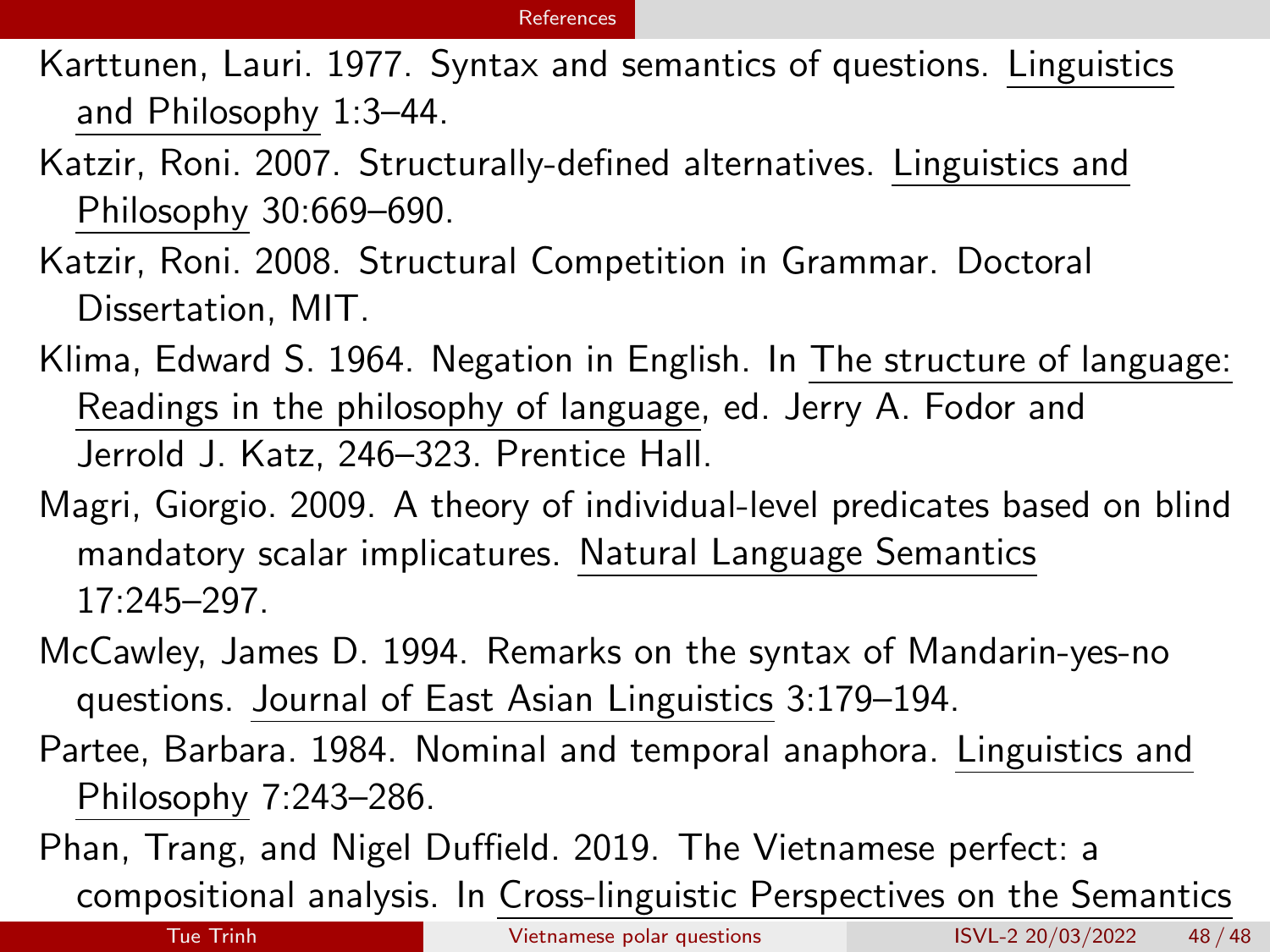of Grammatical Aspect, ed. Adeline Patard, Rea Peltola, and

Emmanuelle Rossel, Cahiers Chronos, 38–63. Leiden: E Brill.

- <span id="page-52-4"></span>Progovac, L. 1994. Negative and positive polarity: a binding approach. Cambridge University Press.
- <span id="page-52-1"></span>Rooth, Mats. 1992. A theory of focus interpretation. Natural Language Semantics 1:75–116.
- <span id="page-52-0"></span>Searle, J.R. 1969. Speech acts: An essay in the philosophy of language. Cambridge University Press.
- <span id="page-52-5"></span>Szabolcsi, Anna. 2004. Positive polarity – negative polarity. Natural Language and Linguistic Theory 22:409–452.
- <span id="page-52-6"></span>Thomason, Richmond. 1970. Indeterminist time and truth-value gaps. Theoria 36:264–281.
- <span id="page-52-7"></span>Trinh, Tue. 2005. Aspects of Clause Structure in Vietnamese. MA Thesis, Humboldt-Universität zu Berlin.
- <span id="page-52-3"></span>Trinh, Tue. 2018. Keeping it simple. Natural Language Semantics 26:111–124.
- <span id="page-52-2"></span>Trinh, Tue, and Andreas Haida. 2015. Constraining the derivation of alternatives. Natural Language Semantics 23:249–270.